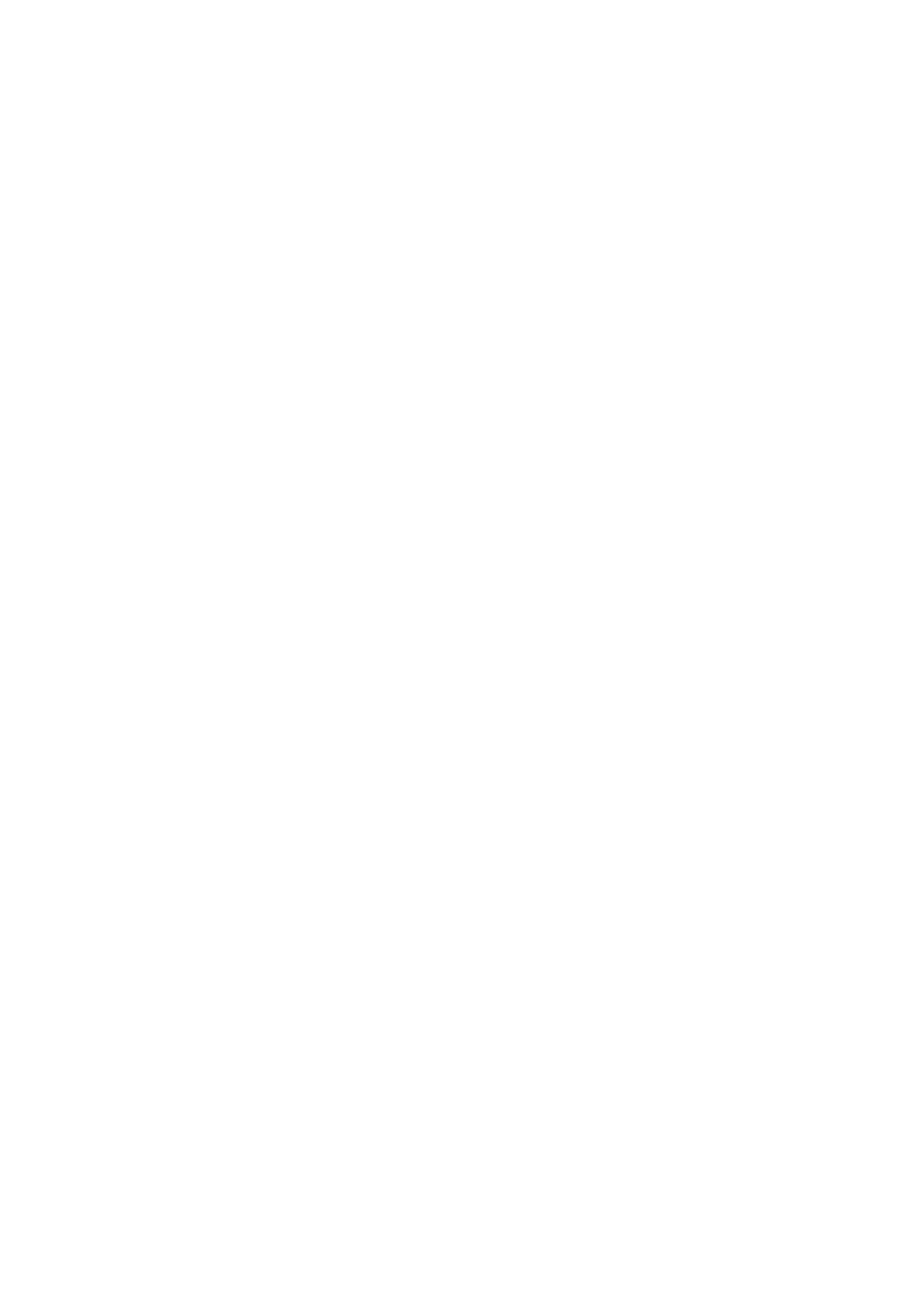# **8. Administrative Functions**

# **Part A Introductory**

- **8.1 Administrative functions**
- **8.1.1 [Deleted]**
- **8.1.2 [Deleted]**

### **8.1.3 Structure of this Chapter**

#### **Note**

Clause 8.1.3(b)(5) and (7) has no effect in this jurisdiction (see regulation 5A of the *National Electricity (Northern Territory) (National Uniform Legislation) (Modification) Regulations).*

- (a) This Chapter describes some of the key processes and obligations associated with the administration of the *Rules* and deals also with *augmentations*.
- (b) It is divided into Parts as follows:
	- (1) this Part is introductory;
	- (2) Part B deals with dispute resolution;
	- (3) Part C deals with the obligations of *Registered Participants* to maintain confidentiality;
	- (4) Part D deals with monitoring and reporting;
	- (5) Part E deals with the structure and responsibilities of the *Reliability Panel*;
	- (6) Part F sets out the *Rules consultation procedures*;
	- (7) Part G deals with funding for the Consumer Advocacy Panel;
	- (8) Part H deals with *augmentations*.
- (c) **[Deleted]**
- (d) **[Deleted]**
- (e) **[Deleted]**
- (f) **[Deleted]**
- (g) **[Deleted]**

# **Part B Disputes** .

#### **Note:**

This Part has no effect in this jurisdiction (see regulation 5A of the *National Electricity (Northern Territory) (National Uniform Legislation) (Modification) Regulations 2016*).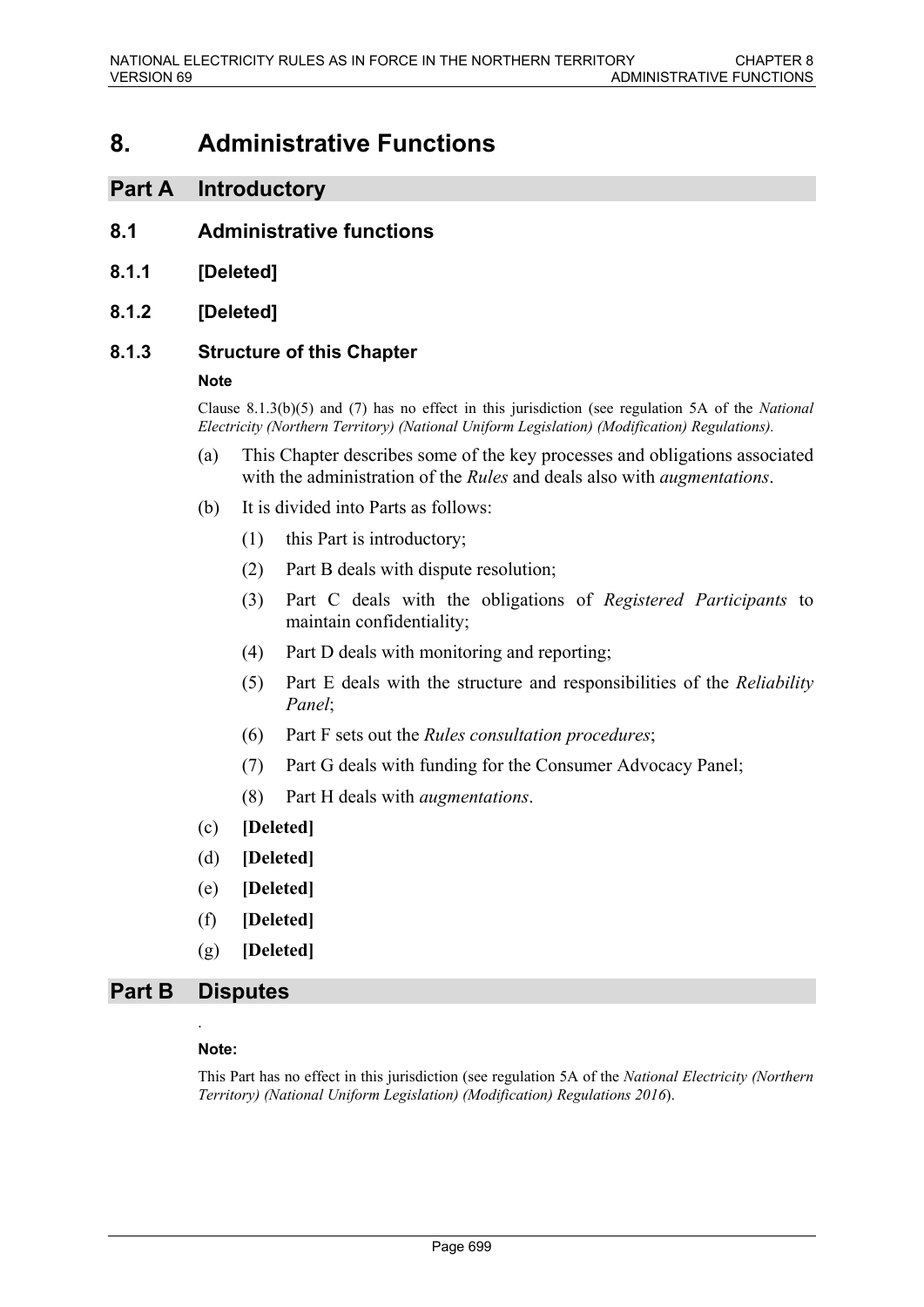# **Part C Registered Participants' confidentiality obligations**

# **8.6 Confidentiality**

# **8.6.1 Confidentiality**

#### **Note**

Clause 8.6.1(d) and (e) has no effect in this jurisdiction (see regulation 5A of the *National Electricity (Northern Territory) (National Uniform Legislation) (Modification) Regulations)*.

- (a) Each *Registered Participant* must use all reasonable endeavours to keep confidential any *confidential information* that comes into the possession or control of the *Registered Participant* or of which the *Registered Participant* becomes aware.
- (b) A *Registered Participant*:
	- (1) must not disclose *confidential information* to any person except as permitted by the *Rules*;

#### **Note**

This clause is classified as a civil penalty provision under the National Electricity (South Australia) Regulations. (See clause 6(1) and Schedule 1 of the National Electricity (South Australia) Regulations.)

(2) must only use or reproduce *confidential information* for the purpose for which it was disclosed or another purpose contemplated by the *Rules*; and

#### **Note**

This clause is classified as a civil penalty provision under the National Electricity (South Australia) Regulations. (See clause 6(1) and Schedule 1 of the National Electricity (South Australia) Regulations.)

(3) must not permit unauthorised persons to have access to *confidential information*.

#### **Note**

This clause is classified as a civil penalty provision under the National Electricity (South Australia) Regulations. (See clause 6(1) and Schedule 1 of the National Electricity (South Australia) Regulations.)

- (c) Each *Registered Participant* must use all reasonable endeavours:
	- (1) to prevent unauthorised access to *confidential information* which is in the possession or control of that *Registered Participant*; and
	- (2) to ensure that any person to whom it discloses *confidential information* observes the provisions of this rule 8.6 in relation to that information.
- (d) The officers of a *Transmission Network Service Provider* participating in *transmission service* pricing must not be involved in or associated with competitive electricity trading activities of any other *Registered Participant*.

#### **Note**

This clause is classified as a civil penalty provision under the National Electricity (South Australia) Regulations. (See clause 6(1) and Schedule 1 of the National Electricity (South Australia) Regulations.)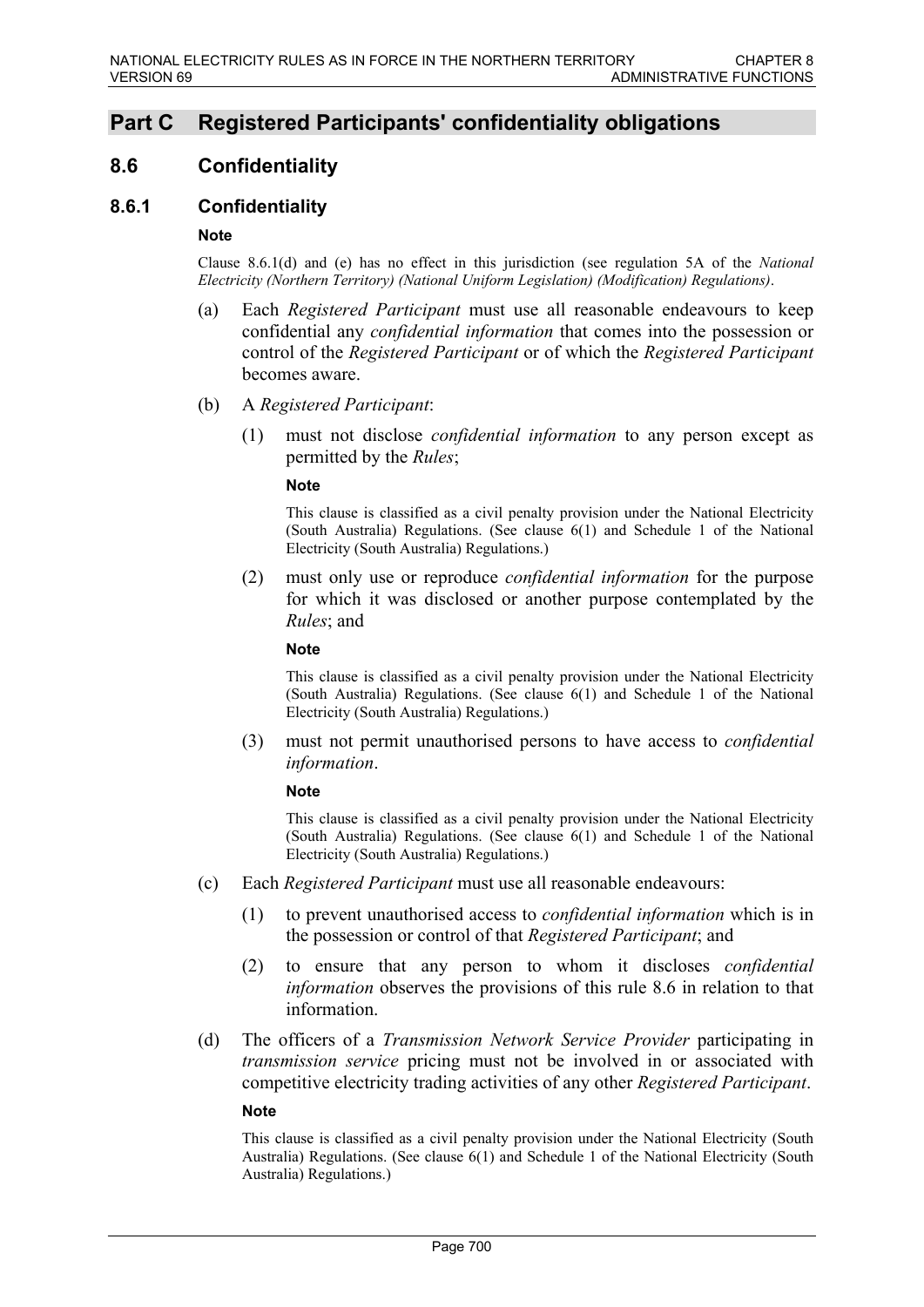(e) A *Transmission Network Service Provider* participating in *transmission service* pricing must provide to any *Transmission Network Service Provider* or *Registered Participant* which supplies information for *transmission service* pricing an undertaking that the *Transmission Network Service Provider* to which that information was supplied will comply with the confidentiality requirements set out in clause 6.9.2.

### **Note**

This clause is classified as a civil penalty provision under the National Electricity (South Australia) Regulations. (See clause 6(1) and Schedule 1 of the National Electricity (South Australia) Regulations.)

### **8.6.1A Application**

For the purposes of this Part only, "*Registered Participant*" is deemed to include not just *Registered Participants* but also *Metering Providers* and *Metering Data Providers*.

### **8.6.2 Exceptions**

#### **Note**

Clause 8.6.2(l) has no effect in this jurisdiction (see regulation 5A of the *National Electricity (Northern Territory) (National Uniform Legislation) (Modification) Regulations)*.

This rule 8.6 does not prevent:

- (a) (**public domain**): the disclosure, use or reproduction of information if the relevant information is at the time generally and publicly available other than as a result of breach of confidence by the *Registered Participant* who wishes to disclose, use or reproduce the information or any person to whom the *Registered Participant* has disclosed the information;
- (b) (**employees and advisers**): the disclosure of information by a *Registered Participant* or the *Registered Participant's Disclosees* to:
	- (1) an employee or officer of the *Registered Participant* or a *related body corporate* of the *Registered Participant*; or
	- (2) a legal or other professional adviser, auditor or other consultant (in this clause 8.6.2(b) called **Consultants**) of the *Registered Participant*,

which require the information for the purposes of the *Rules*, or for the purpose of advising the *Registered Participant* or the *Registered Participant's Disclosee* in relation thereto;

- (b1) (**service providers**): the disclosure of *NMI Standing Data* or the provision of means to gain electronic access to that data by a *Customer* or the *Customer's Disclosees* to a person who requires the *NMI Standing Data* for the purposes of providing services in connection with the *Customer's* sale of electricity to end users.
- (c) (**consent**): the disclosure, use or reproduction of information with the consent of the person or persons who provided the relevant information under the *Rules*;
- (d) (**law**): the disclosure, use or reproduction of information to the extent required by law or by a lawful requirement of: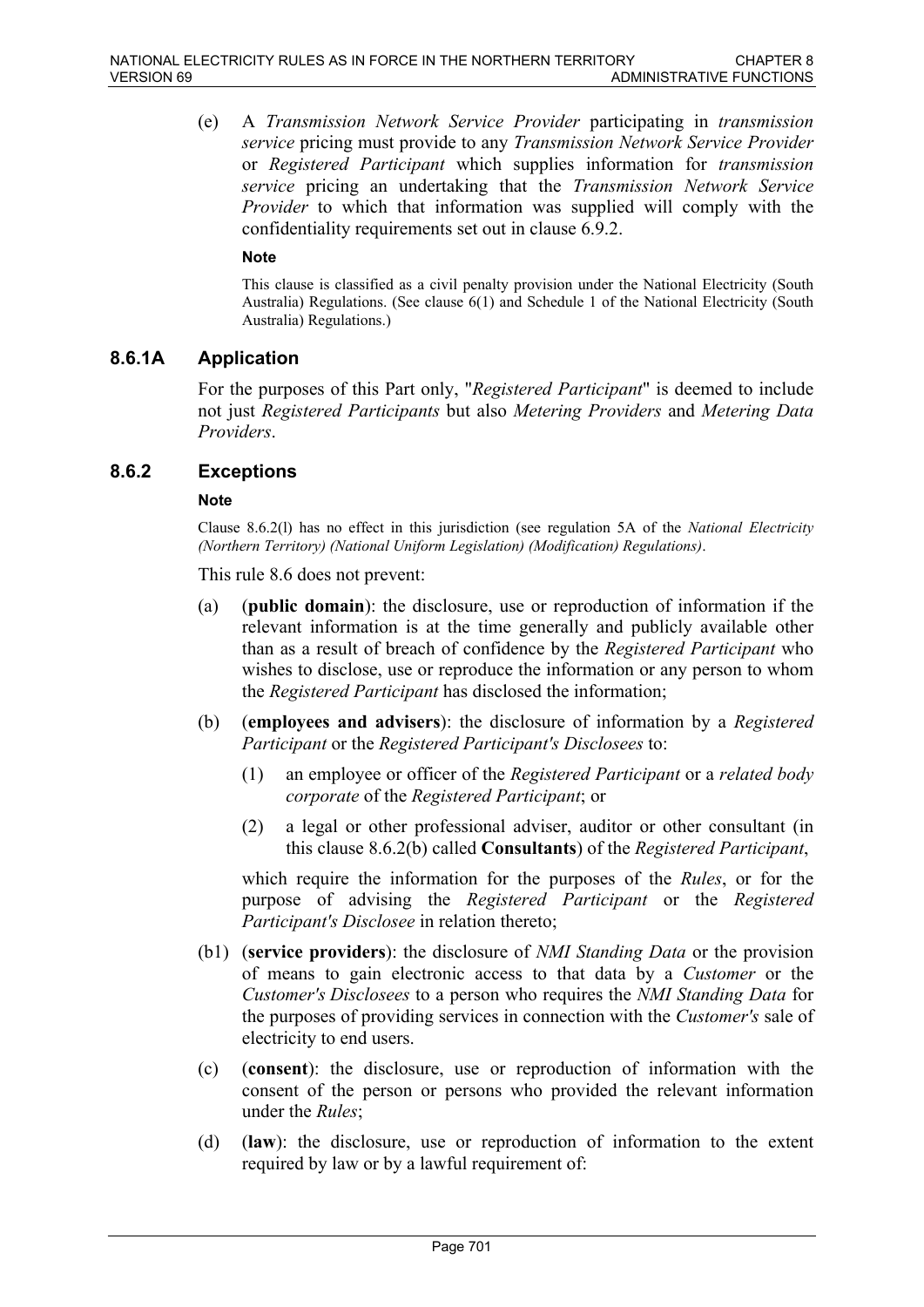- (1) any government or governmental body, authority or agency having jurisdiction over a *Registered Participant* or its *related bodies corporate*; or
- (2) any stock exchange having jurisdiction over a *Registered Participant* or its *related bodies corporate*;
- (d1) **[Deleted]**
- (e) (**disputes**): the disclosure, use or reproduction of information if required in connection with legal proceedings, arbitration, expert determination or other dispute resolution mechanism relating to the *Rules*, or for the purpose of advising a person in relation thereto;
- (f) (**trivial**): the disclosure, use or reproduction of information which is trivial in nature;
- (g) (**safety**): the disclosure of information if required to protect the safety of personnel or equipment;
- (h) (**potential investment**): the disclosure, use or reproduction of information by or on behalf of a *Registered Participant* to the extent reasonably required in connection with the *Registered Participant's* financing arrangements, investment in that *Registered Participant* or a disposal of that *Registered Participant's* assets;
- (i) (**regulator**): the disclosure of information to the *AER*, the *AEMC* or the *ACCC* or any other regulatory authority having jurisdiction over a *Registered Participant*, pursuant to the *Rules* or otherwise;
- (j) (**reports**): the disclosure, use or reproduction of information of an historical nature in connection with the preparation and giving of reports under the *Rules*;
- (k) (**aggregate sum**): the disclosure, use or reproduction of information as an unidentifiable component of an aggregate sum; and
- (l) (**profile**): the publication of a profile.
- (m) **[Deleted]**
- (n) **[Deleted]**
- (o) **[Deleted]**

# **8.6.3 Conditions**

In the case of a disclosure under clauses  $8.6.2(b)$ ,  $8.6.2(b)$ ,  $8.6.2(h)$ , prior to making the disclosure the *Registered Participant* that wishes to make the disclosure must inform the proposed recipient of the confidentiality of the information and must take appropriate precautions to ensure that the proposed recipient keeps the information confidential in accordance with the provisions of this rule 8.6 and does not use the information for any purpose other than that permitted under clause 8.6.1.

### **Note**

This clause is classified as a civil penalty provision under the National Electricity (South Australia) Regulations. (See clause 6(1) and Schedule 1 of the National Electricity (South Australia) Regulations.)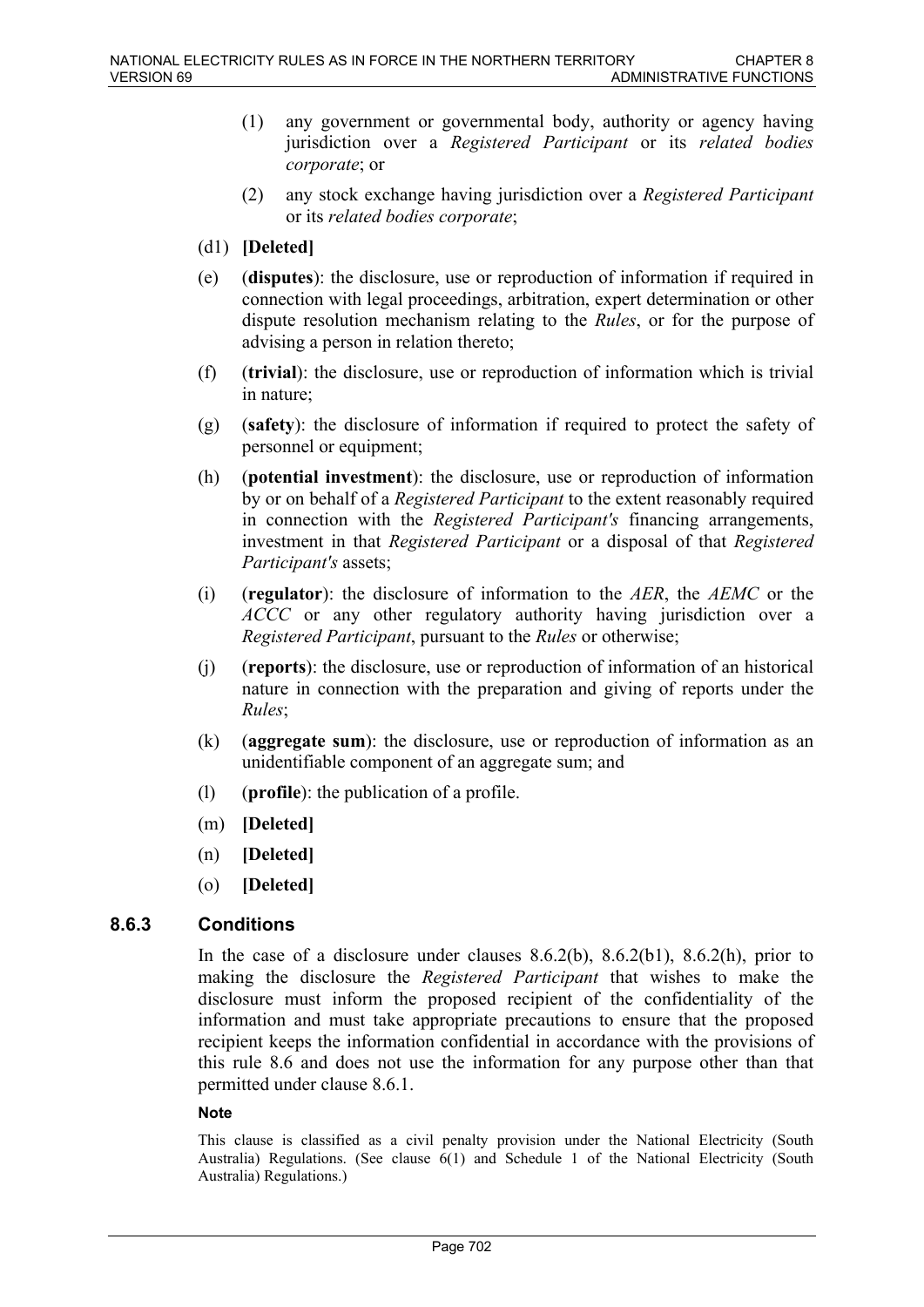# **8.6.4 [Deleted]**

# **8.6.5 Indemnity to AER, AEMC and AEMO**

Each *Registered Participant* must indemnify the *AER* and the *AEMC* against any claim, action, damage, loss, liability, expense or outgoing which the *AER* or the *AEMC* pays, suffers, incurs or is liable for in respect of any breach by that *Registered Participant* or any officer, agent or employee of that *Registered Participant* of this rule 8.6.

# **8.6.6 AEMO information**

### **Note**

This clause has no effect in this jurisdiction (see regulation 5A of the *National Electricity (Northern Territory) (National Uniform Legislation) (Modification) Regulations)*.

*AEMO* must develop and, to the extent practicable, implement a policy:

- (a) to protect information which it acquires pursuant to its various functions from use or access which is contrary to the provisions of the *Rules*;
- (b) to disseminate such information in accordance with its rights, powers and obligations in a manner which promotes the orderly operation of any *market*; and
- (c) to ensure that *AEMO*, in undertaking any trading activity except the procurement of *ancillary services*, does not make use of such information unless the information is also available to other *Registered Participants*.

### **8.6.7 Information on Rules Bodies**

#### **Note**

This clause has no effect in this jurisdiction (see regulation 5A of the *National Electricity (Northern Territory) (National Uniform Legislation) (Modification) Regulations)*.

*AEMO* must, in consultation with the *AEMC*, develop and implement policies concerning:

- (a) the protection of information which *Rules bodies* acquire pursuant to their various functions from use or access by *Registered Participants* or *Rules bodies* which is contrary to the provisions of the *Rules*; and
- (b) the dissemination of such information where appropriate to *Registered Participants*.

# **Part D Monitoring and reporting**

# **8.7 Monitoring and Reporting**

# **8.7.1 Monitoring**

- (a) **[Deleted]**
- (b) The *AER* must, for the purpose of performing its monitoring functions:
	- (1) determine whether *Registered Participants* are complying with the *Rules*;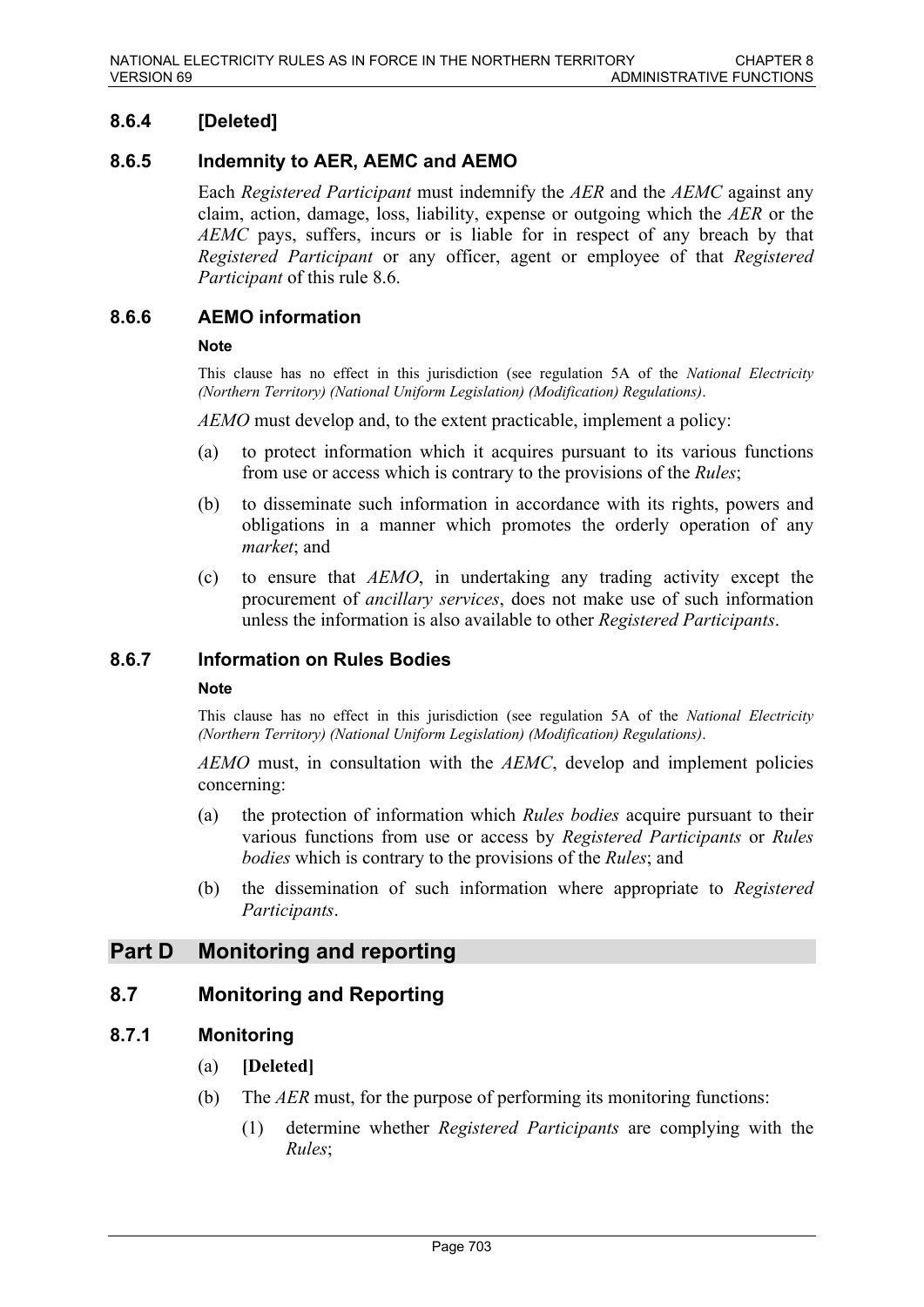- (2) assess whether the dispute resolution and *Rules* enforcement mechanisms are working effectively in the manner intended; and
- (3) **[Deleted]**
- (4) collect, analyse and disseminate information relevant and sufficient to enable it to comply with its reporting and other obligations and powers under the *Rules*.
- (c) The AER must ensure that, to the extent practicable in light of the matters set out in clause 8.7.1(b), the monitoring processes which it implements under this rule 8.7:
	- (1) are consistent over time;
	- (2) do not discriminate unnecessarily between *Registered Participants*;
	- (3) are cost effective to both the *AER* and all *Registered Participants*; and
	- (4) subject to confidentiality obligations, are publicised or available to the public.

# **8.7.2 Reporting requirements and monitoring standards for Registered Participants**

#### **Note**

Clause 8.7.2(a)(2) and (4) and (b)(2) has no effect in this jurisdiction (see regulation 5A of the *National Electricity (Northern Territory) (National Uniform Legislation) (Modification) Regulations)*.

- (a) For the purpose of performing its monitoring functions, the *AER* must establish:
	- (1) reporting requirements which apply to all or particular categories of *Registered Participants* in relation to matters relevant to the *Rules*;
	- (2) reporting requirements for *AEMO* in relation to matters relevant to the *Rules*;
	- (3) procedures and standards generally applicable to *Registered Participants* relating to information and data received by them in relation to matters relevant to the *Rules*;
	- (4) procedures and standards applicable to *AEMO* relating to information and data received by it in relation to matters relevant to the *Rules*; and
	- (5) procedures and standards applicable to the *AER* relating to information and data received by the *AER* from *Registered Participants* in relation to matters relevant to the *Rules*.
- (b) The *AER* must:
	- (1) after consultation with the *AEMC* and *Registered Participants* in accordance with the *Rules consultation procedures*, establish the requirements and standards and procedures referred to in clause  $8.7.2(a)(1)$ ,  $(3)$  and  $(5)$ ; and
	- (2) after consultation with the *AEMC* and such *Registered Participants* as the *AER* considers appropriate, establish the requirements referred to in clause 8.7.2(a)(2).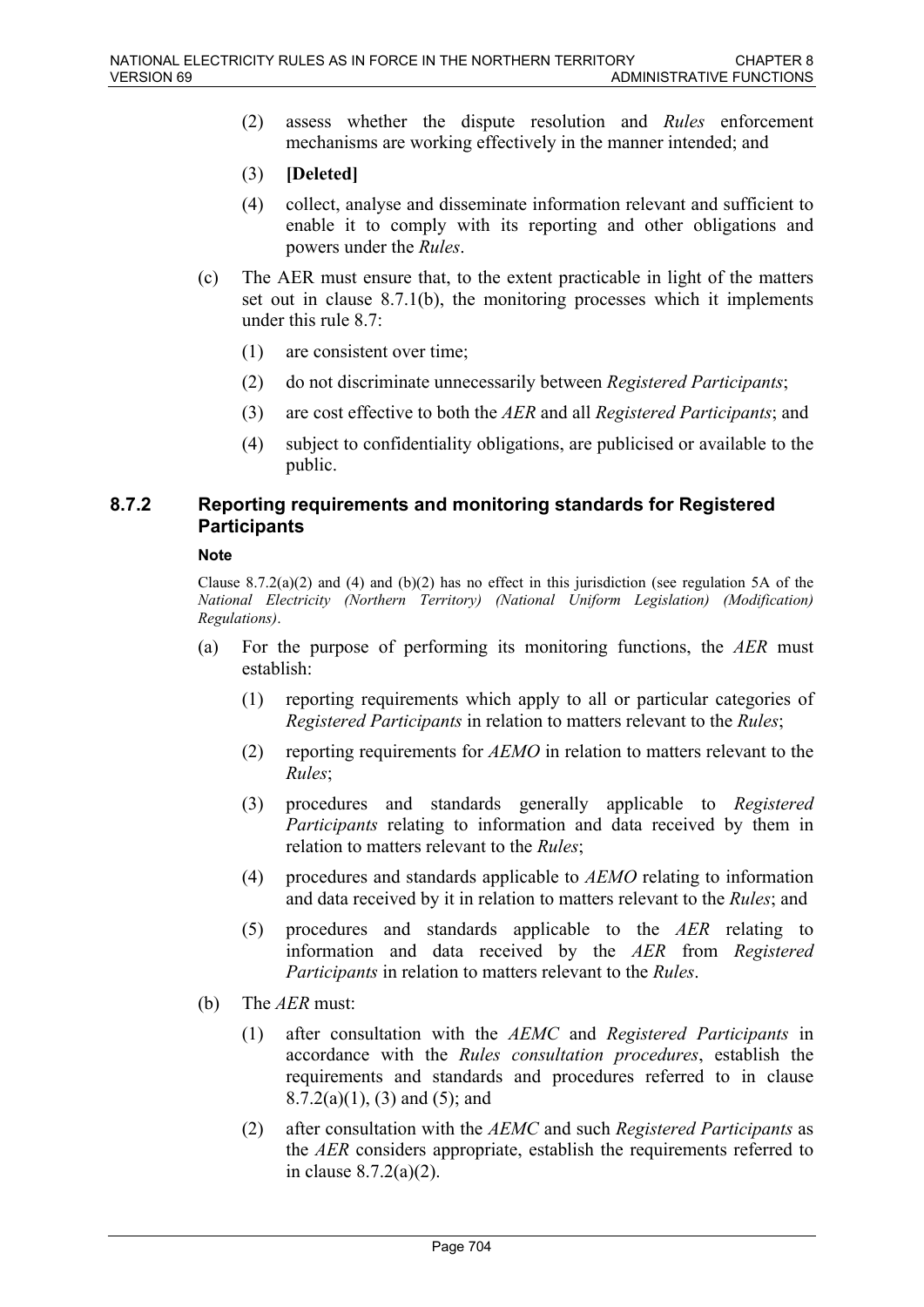In formulating such requirements or procedures and standards, the *AER* must take into consideration the matters set out in clause 8.7.1(c).

- (c) Subject to clause 8.7.2(d), the *AER* must notify to all *Registered Participants* particulars of the requirements and procedures and standards which it establishes under this clause 8.7.2.
- (d) For the purpose of performing its monitoring functions, the *AER* may establish additional or more onerous requirements or procedures and standards which do not apply to all or a particular category of *Registered Participants*. In formulating such requirements or procedures and standards, the *AER* must take into consideration the matters set out in clause 8.7.1(c) and is not required to consult in accordance with the *Rules consultation procedures* but must consult with the relevant *Registered Participants*. In such a case, and if the *AER* considers it appropriate to do so, the *AER* may choose to notify only those *Registered Participants* to whom these additional or more onerous requirements or procedures and standards apply.
- (e) Each *Registered Participant* must comply with all requirements, procedures and standards established by the *AER* under this rule 8.7 to the extent that they are applicable to it within the time period specified for the requirement, procedure or standard or, if no such time period is specified, within a reasonable time. Each *Registered Participant* must bear its own costs associated with complying with these requirements, procedures and standards.

### **Note**

This clause is classified as a civil penalty provision under the National Electricity (South Australia) Regulations. (See clause 6(1) and Schedule 1 of the National Electricity (South Australia) Regulations.)

(f) In complying with its obligations or pursuing its rights under the *Rules*a *Registered Participant* must not recklessly or knowingly provide, or permit any other person to provide on behalf of that *Registered Participant*. misleading or deceptive data or information to any other person (including the *AER*).

### **Note**

This clause is classified as a civil penalty provision under the National Electricity (South Australia) Regulations. (See clause 6(1) and Schedule 1 of the National Electricity (South Australia) Regulations.)

(g) Any *Registered Participant* may ask the *AER* to impose additional or more onerous requirements, procedures or standards under clause 8.7.2(d) on a *Registered Participant* in order to monitor or assess compliance with the *Rules* by that *Registered Participant*. When such a request is made, the *AER* may but is not required to impose the additional or more onerous requirements, procedures or standards.

If the *AER* decides to impose additional or more onerous requirements, procedures or standards on a *Registered Participant*, the *AER* may determine the allocation of costs of any additional compliance monitoring undertaken between the relevant *Registered Participants*. The relevant *Registered Participants* must pay such costs as allocated. In the absence of such allocation, the *Registered Participant* which is subject to the additional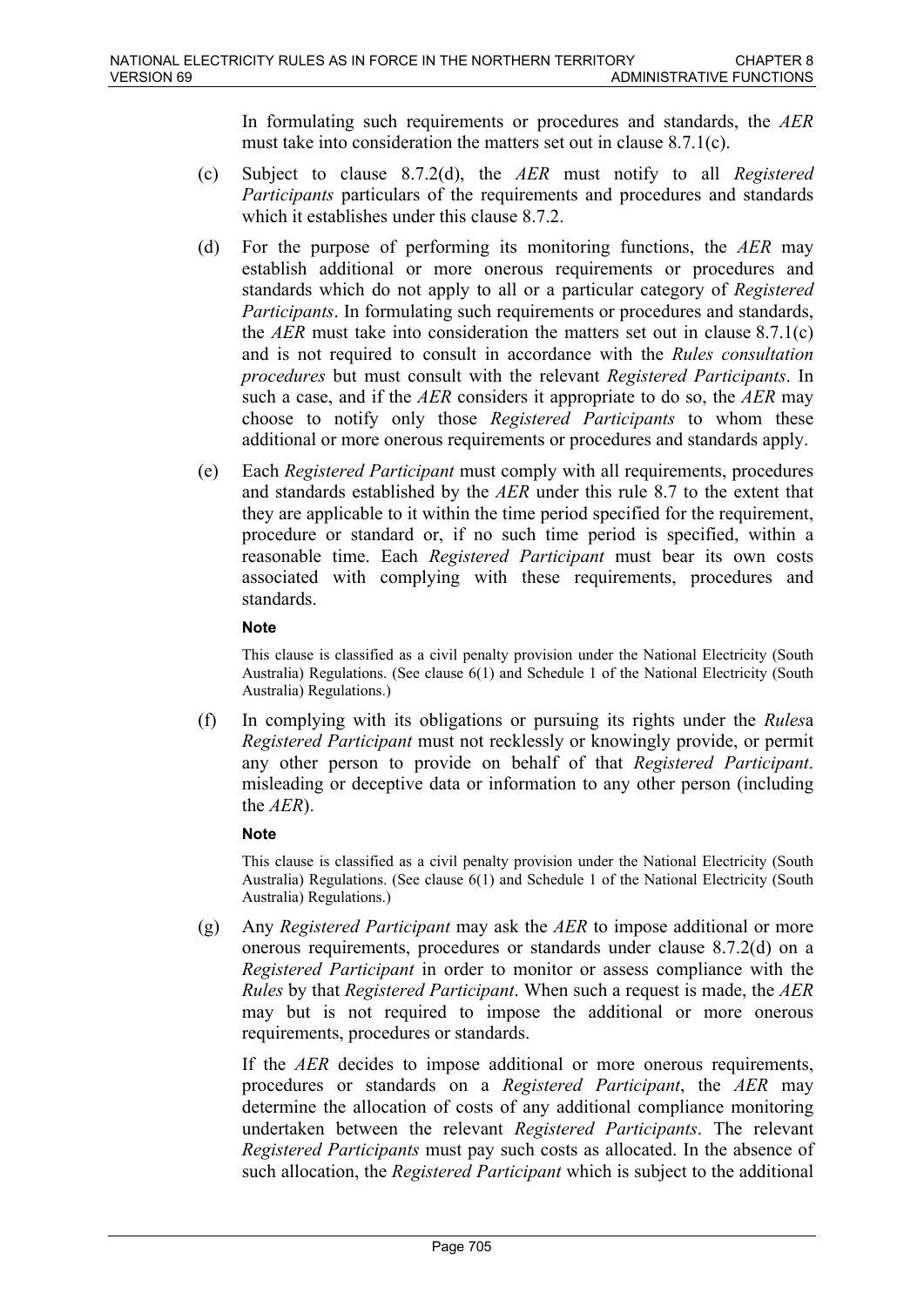or more onerous requirements, procedures or standards must bear its own costs of compliance.

(h) The *AER* must develop and implement guidelines in accordance with the *Rules consultation procedures* governing the exercise of the powers conferred on it by clause 8.7.2(g) which guidelines must set out the matters to which the *AER* must have regard prior to deciding the allocation of costs of any additional or more onerous requirements, procedures or standards imposed pursuant to clause 8.7.2(g) between the relevant *Registered Participants*.

# **8.7.3 Consultation required for making general regulatory information order (Section 28H of the NEL)**

- (a) Before the *AER* makes a *general regulatory information order*, it must publish:
	- (1) the proposed order;
	- (2) an explanatory statement that sets out objectives of the proposed order; and
	- (3) an invitation for written submissions on the proposed order.
- (b) The invitation must allow no less than 30 *business days* for the making of submissions (and the *AER* is not required to consider any submission made after the period has expired).
- (c) The *AER* may *publish* such issues, consultation and discussion papers, and hold such conferences and information sessions, in relation to the proposed order as it considers appropriate.
- (d) Within 80 *business days* of *publishing* the documents referred to in paragraph (a), the *AER* must:
	- (1) consider any submissions made in response to the invitation within the period allowed in the invitation;
	- (2) make a final decision on the order; and
	- (3) *publish* the final decision including:
		- (i) a statement of the reasons for the final decision (including a summary of each material issue raised in the submissions and the *AER's* response to it); and
		- (ii) if the final decision is to make the order (either in the terms in which it was proposed or in modified terms) – the order in its final form.
- (e) The *AER* may extend the time within which it is required to publish its final decision if:
	- (1) the consultation involves questions of unusual complexity or difficulty; or
	- (2) the extension has become necessary because of circumstances beyond the *AER's* control.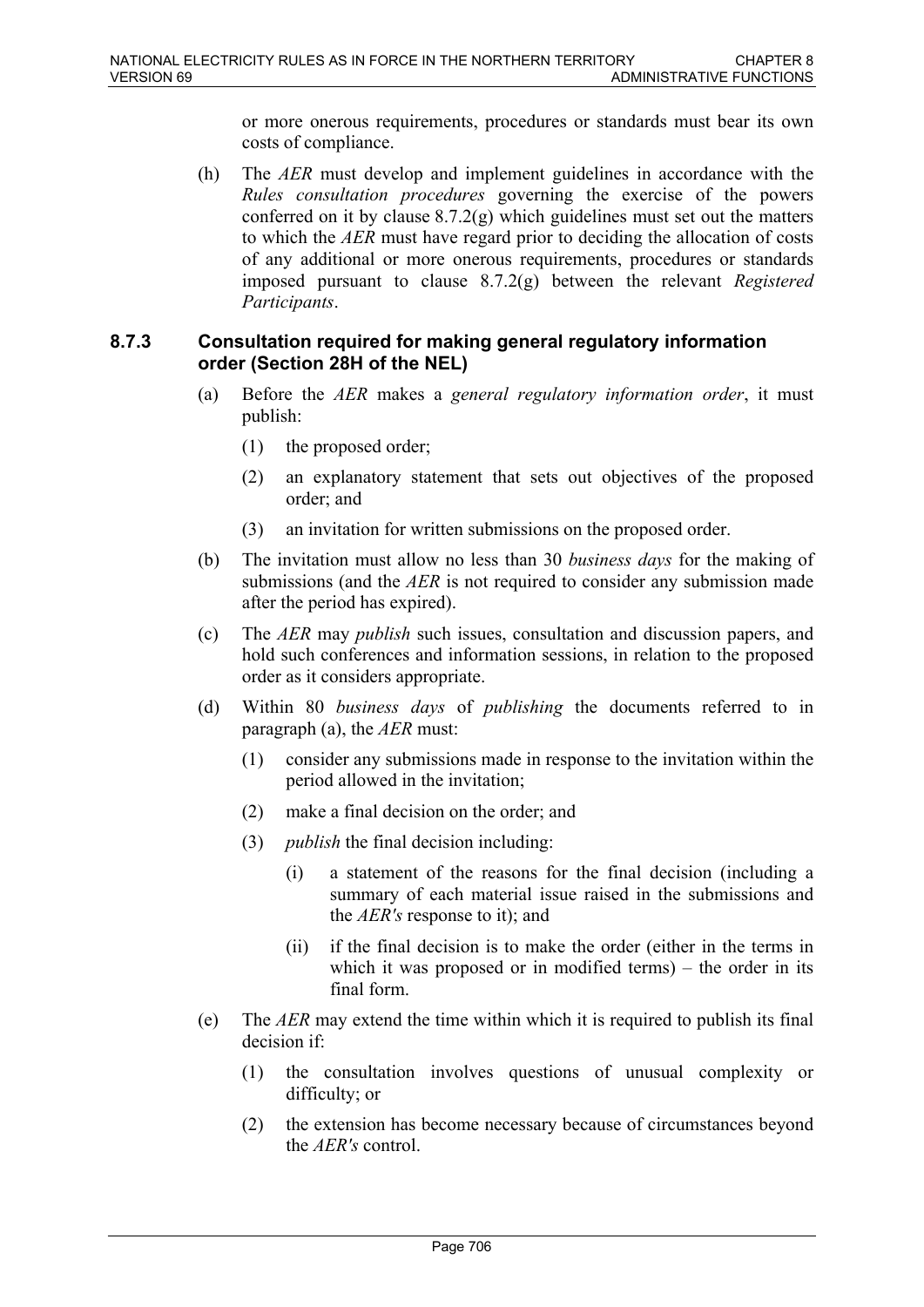### **8.7.4 Preparation of network service provider performance report (Section 28V of the NEL)**

- (a) Before the *AER* embarks on the preparation of *network service provider performance reports*, the *AER* must consult with:
	- (1) *network service providers*; and
	- (2) bodies representative of the *network service providers* and network service users; and
	- (3) the public generally;

in order to determine appropriate priorities and objectives to be addressed through the preparation of *network service provider performance reports*.

- (b) In the course of preparing a *network service provider performance report*, the *AER*:
	- (1) must consult with the *network service provider* or *network service providers* to which the report is to relate; and
	- (2) must consult with the authority responsible for the administration of relevant *jurisdictional electricity legislation* about relevant safety and technical obligations; and
	- (3) may consult with any other persons who have, in the *AER's* opinion, a proper interest in the subject matter of the report; and
	- (4) may consult with the public.
- (b1) In preparing a *network service provider performance report*, the *AER* must have regard to the *Distribution Reliability Measures Guidelines*.
- (c) A *network service provider* to which the report is to relate:
	- (1) must be allowed an opportunity, at least 30 *business days* before publication of the report, to submit information and to make submissions relevant to the subject matter of the proposed report; and
	- (2) must be allowed an opportunity to comment on material of a factual nature to be included in the report.

# **8.7.5 [Deleted]**

# **8.7.6 Recovery of reporting costs**

### **Note**

Clause 8.7.6 has no effect in this jurisdiction (see regulation 5A of the *National Electricity (Northern Territory) (National Uniform Legislation) (Modification) Regulations)*.

Where, under the *Rules*, *AEMO* is entitled or required to publish or give information, notices or reports to:

(a) any *Registered Participant*, any court, the *ACCC* or the *AER*, unless the context otherwise requires, *AEMO* must not charge those persons a separate fee for providing them with a copy of the information or report and the costs in providing that service must be recovered through the *Participant fees* described in rule 2.12;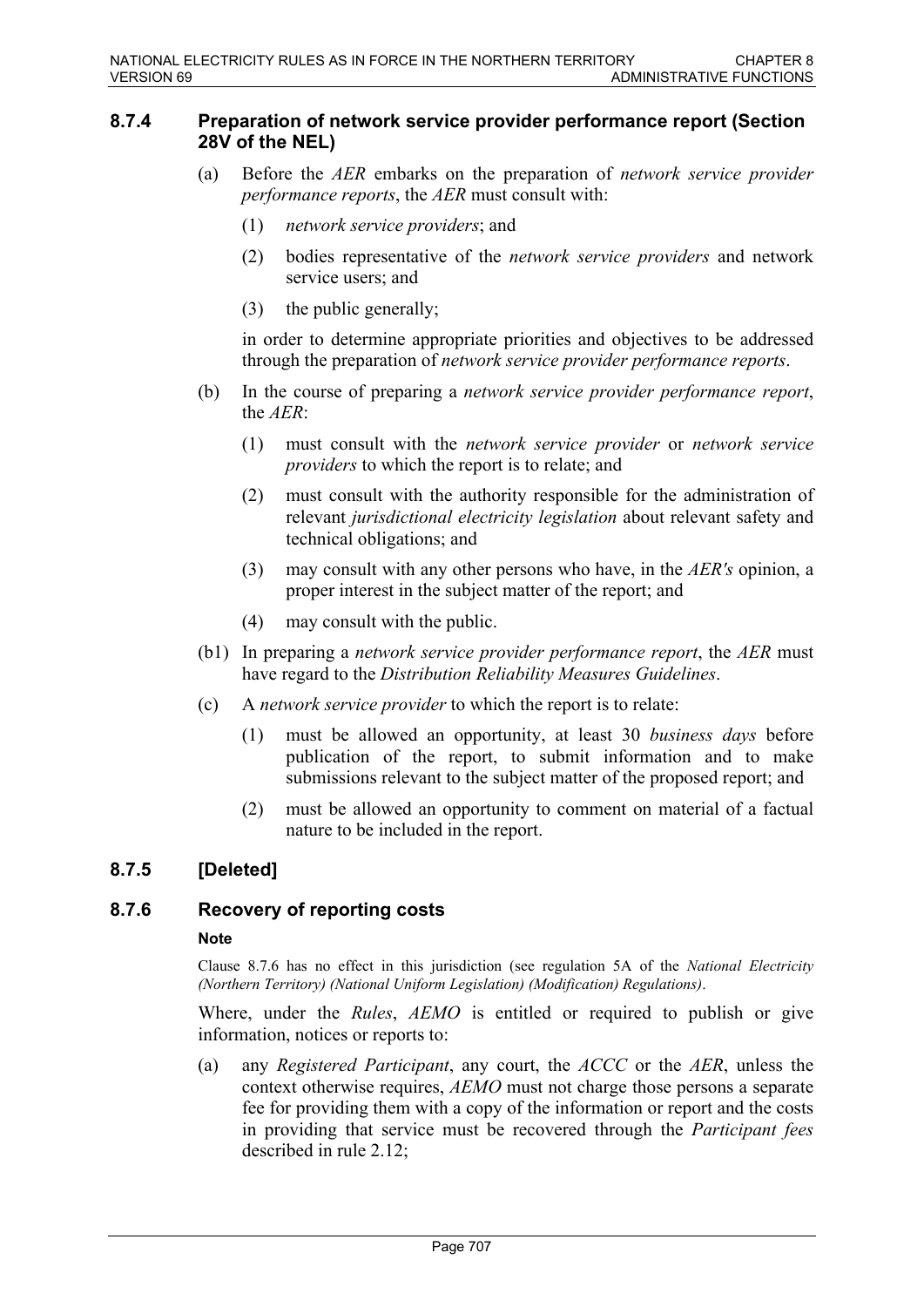(b) any other person, *AEMO* may charge that person a fee which is appropriate to cover the costs of providing that service.

# **Part E Reliability panel**

### **Note**

This part has no effect in this jurisdiction (see regulation 5A of the *National Electricity (Northern Territory) (National Uniform Legislation) (Modification) Regulations)*.

# **8.8 Reliability Panel**

# **8.8.1 Purpose of Reliability Panel**

- (a) The functions of the *Reliability Panel* are to:
	- (1) monitor, review and report on the performance of the *market* in terms of *reliability* of the *power system*;
	- (1a) on the advice of *AEMO*, determine the *system restart standard*;
	- (1b) review and make recommendations on the *reliability standard* and *reliability settings* under clause 3.9.3A;
	- (2) review and, on the advice of *AEMO*, determine the *power system security standards*;
	- (2a) for the purposes of clause 4.2.6(b), develop and *publish* principles and guidelines that determine how *AEMO* should maintain *power system security* while taking into account the costs and benefits to the extent practicable;
	- (2b) determine, and modify as necessary, and *publish* the *template for generator compliance programs*;
	- (2c) on the advice of *AEMO*, determine which *non-credible contingency events* are to be *protected events* and any conditions applicable to the determination, in accordance with clause 8.8.4;
	- (2d) if the *Reliability Panel* considers it necessary or desirable, determine guidelines for *power system frequency reviews* conducted by *AEMO* under clause 5.20A.1; requests for *protected event* declaration by *AEMO* under clause 5.20A.4; or the *Reliability Panel's* determination of *protected events* under clause 8.8.4;
	- (2e) if the *Reliability Panel* considers it necessary or desirable, identify scenarios *AEMO* must study in preparing the *EAAP* for the purposes of clause  $3.7C(k)(1)$ ;
	- (3) while *AEMO* has power to issue *directions* in connection with maintaining or re-establishing the *power system* in a *reliable operating state*, determine guidelines governing the exercise of that power;
	- (4) while *AEMO* has power to enter into contracts for the provision of *reserves*, determine policies and guidelines governing *AEMO's* exercise of that power;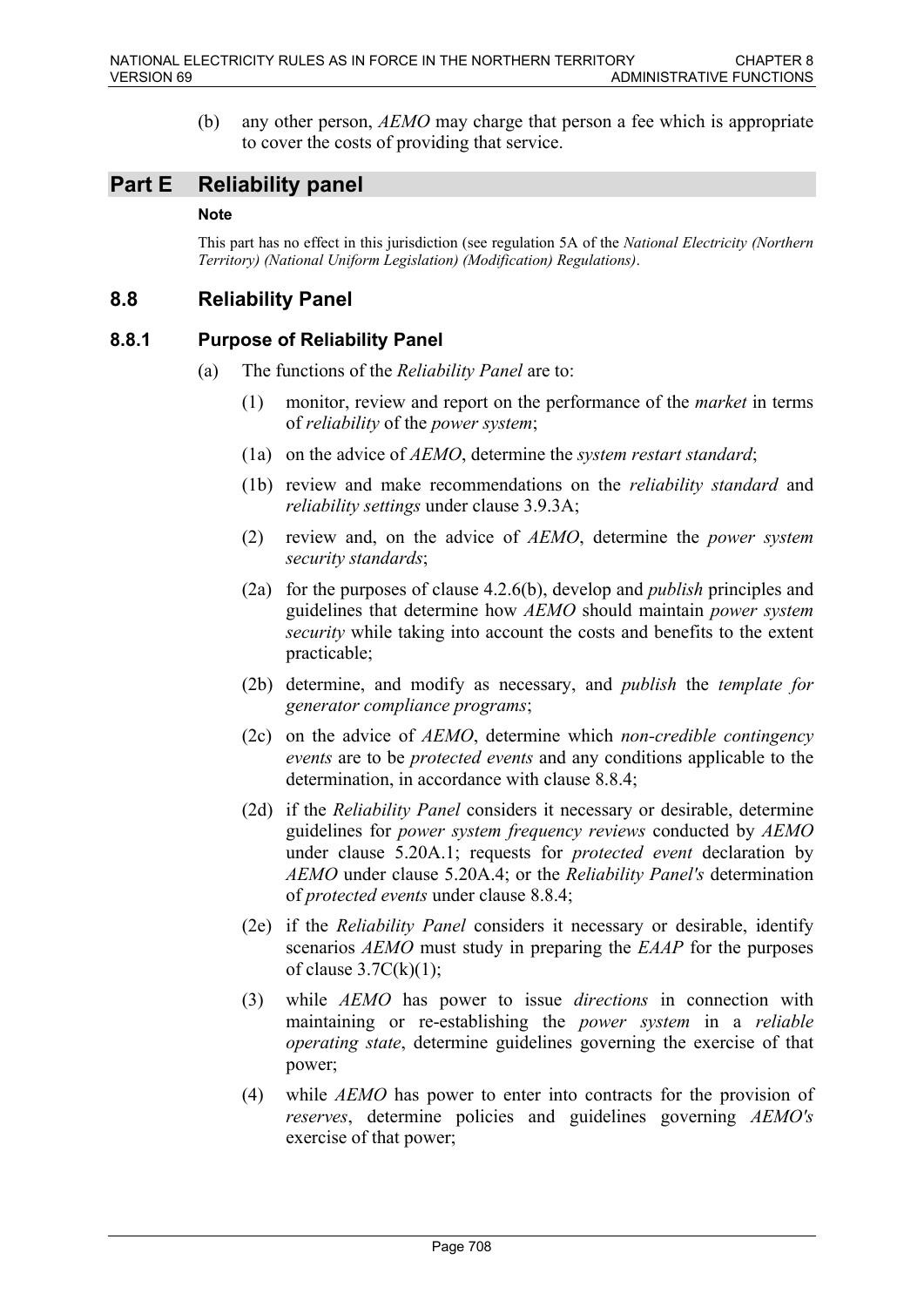- (5) report to the *AEMC* and *participating jurisdictions* on overall *power system reliability* matters concerning the *power system* and on the matters referred to in clauses  $8.8.1(a)(1b)$ ,  $(2)$ ,  $(2c)$  and  $(3)$ , and make recommendations on *market* changes or changes to the *Rules* and any other matters which the *Reliability Panel* considers necessary;
- (6) monitor, review and *publish* a report on the *system standards* in terms of whether they appropriately and adequately describe the expected technical performance conditions of the *power system*;
- (7) monitor, review and *publish* a report on the implementation of *automatic access standards* and *minimum access standards* as *performance standards* in terms of whether:
	- (i) their application is causing, or is likely to cause, a material adverse effect on *power system security*; and
	- (ii) the *automatic access standards* and *minimum access standards* should be amended or removed;
- (8) consider requests made in accordance with clause 5.3.3(b2) and, if appropriate, determine whether an existing Australian or international standard, or a part thereof, is to be adopted as a *plant standard* for a particular class of *plant*; and
- (9) determine guidelines identifying or providing for the identification of operating incidents and other incidents that are of significance for the purposes of the definition of "Reviewable operating incident" in clause 4.8.15.
- (b) In performing its functions set out in clause 8.8.1(a)(1) the *Reliability Panel* must not monitor, review or report on the performance of the *market* in terms of *reliability* of *distribution networks*, although it may collate, consider and report information in relation to the *reliability* of *distribution networks* as measured against the relevant standards of each *participating jurisdiction* in so far as the *reliability* of those *networks* impacts on overall *power system reliability*.
- (c) The principles and guidelines *published* under clause 8.8.1(a)(2a):
	- (1) must be developed, and may only be amended, in accordance with the consultation process set out in clause 8.8.3;
	- (2) must include transitional arrangements which take into account the need to allow for the development and testing of an appropriate methodology by *AEMO*; and
	- (3) must take into account the results of any decision to revise *network constraints*.
- (d) A request for declaration of a *protected event*, or revocation of a declaration, may only be made, and must be determined, in accordance with clause 8.8.4.

# **8.8.2 Constitution of the Reliability Panel**

(a) The *Reliability Panel* must consist of: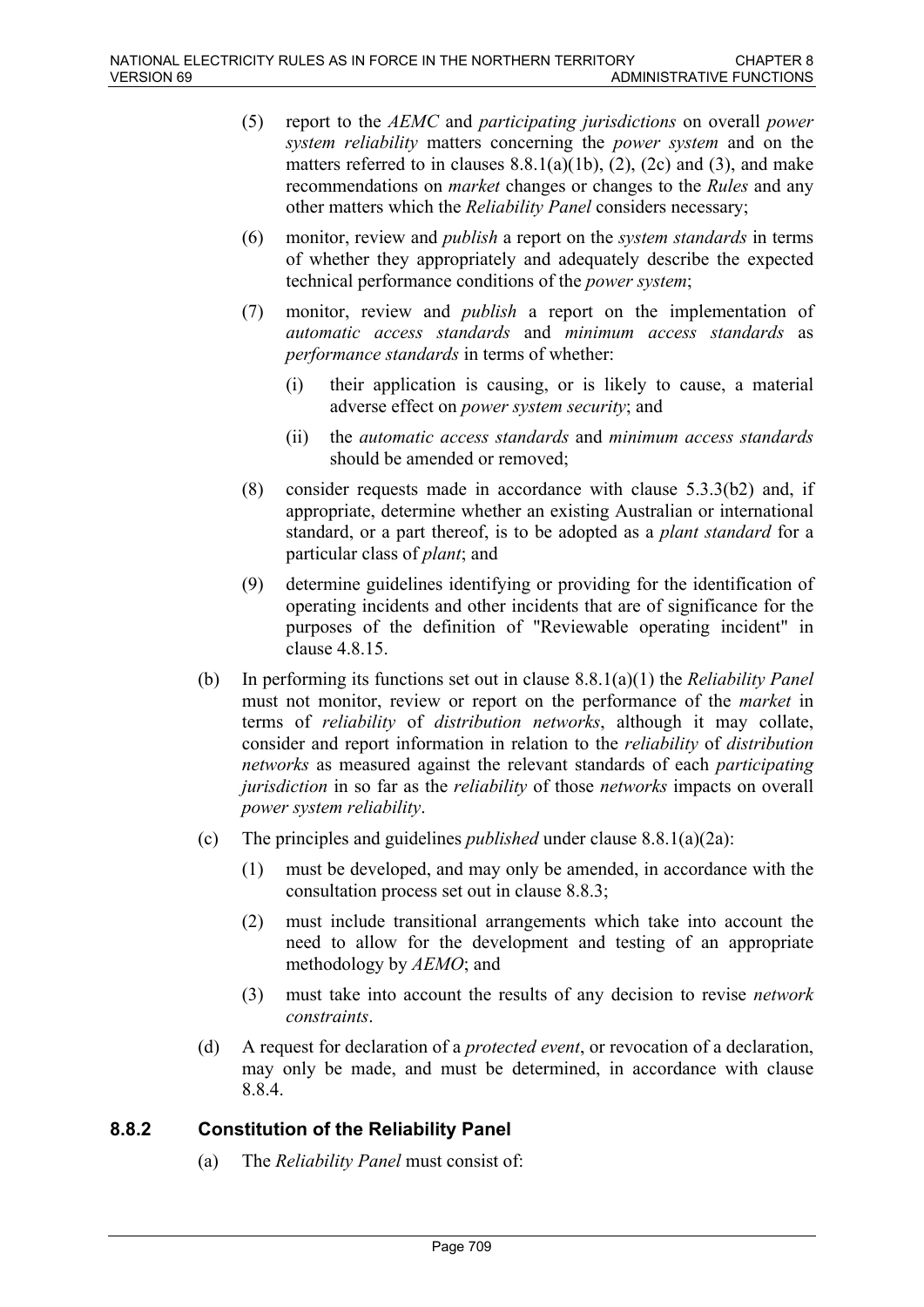- (1) a commissioner of the *AEMC* appointed by the *AEMC* to act as chairperson for a period of up to three years;
- (2) the chief executive officer or a delegate of *AEMO*; and
- (3) at least 5 but not more than 8 other persons appointed by the *AEMC* for a period of up to three years, such persons to include:
	- (A) a person representing *Generators*;
	- (B) a person representing *Market Customers*;
	- (C) a person representing *Transmission Network Service Providers*;
	- (D) a person representing *Distribution Network Service Providers*;
	- (E) a person representing the interests of end use customers for electricity; and
	- (F) at the *AEMC*'s discretion, up to 3 other persons representing interests not otherwise represented, in order to achieve the broad representation described in clause 8.8.2(c)(1).
- (b) Subject to clause 8.8.2(d) any person who has previously served on the *Reliability Panel* is eligible for reappointment to the *Reliability Panel* in accordance with this clause 8.8.2.
- (c) In making appointments to the *Reliability Panel* under clause 8.8.2(a)(3), the *AEMC* must, to the extent reasonably practicable and subject to clause 8.8.2(c1), give effect to the intention that the persons so appointed:
	- (1) should be broadly representative, both geographically and by reference to *Registered Participants* and *participating jurisdictions*, of those persons with direct interests in the *reliability* and safety of electricity *supply* under the *market* arrangements and in *power system security*;
	- (2) may include *Registered Participants* or their *representatives* or *participating jurisdictions*;
	- (3) must be independent of *AEMO*; and
	- (4) must, except in the case of the persons representing *Network Service Providers* appointed under clauses 8.8.2(a)(3)(C) and (D), be independent of all *System Operators*,

and if at any time:

- (5) a person on the *Reliability Panel*, other than the chief executive officer or a delegate of *AEMO*, ceases to be independent of *AEMO*; or
- (6) a person on the *Reliability Panel*, other than the persons representing *Network Service Providers* appointed under clauses 8.8.2(a)(3)(C) and (D), ceases to be independent of any *System Operator*,

the *AEMC* must remove that person from the *Reliability Panel*.

(c1) The persons referred to in clauses  $8.8.2(a)(3)(A)$ , (B), (C) and (D) must be appointed and removed by the *AEMC* after consultation with the class of *Registered Participants* the person is to represent, and the *AEMC* must: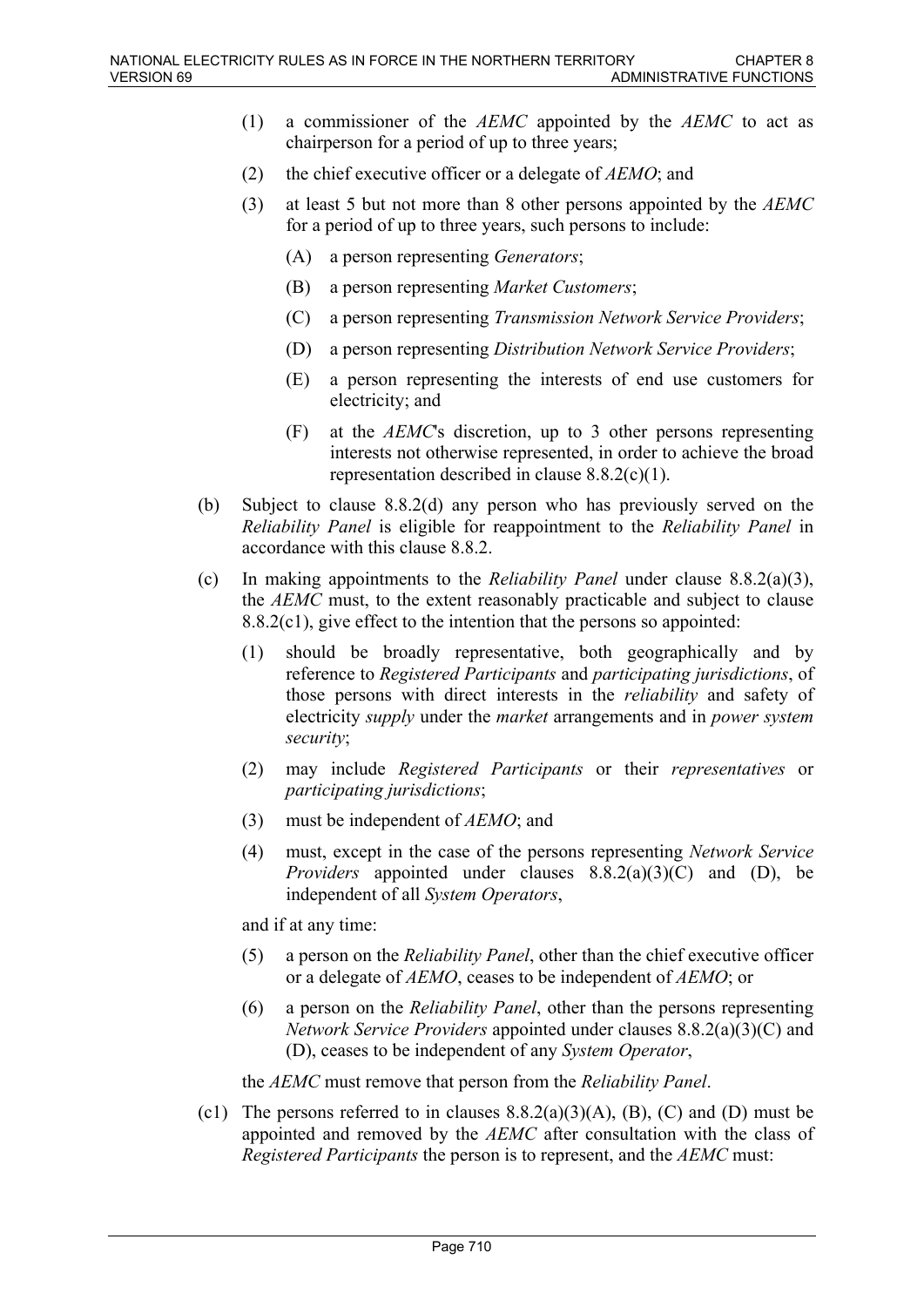- (1) appoint a person agreed to by at least one third in number of the relevant class of *Registered Participants*, having regard to the preference expressed by the majority of the *Registered Participants* in the relevant class who responded in writing to the consultation by the *AEMC*; and
- (2) commence consultation on the removal of such a person if requested to do so by a member of the relevant class of *Registered Participants*, and must remove that person if so agreed by at least one third in number of the relevant class of *Registered Participants*.
- (d) The *AEMC* may remove any member of the *Reliability Panel*, including the chairperson, at any time during his or her term in the following circumstances:
	- (1) the person becomes of unsound mind or his or her estate is liable to be dealt with in any way under a law relating to mental health; or
	- (2) the person fails to discharge the obligations of that office imposed by the *Rules*.
- (d1) The persons referred to in clauses  $8.8.2(a)(3)(E)$  and (F) must be appointed and removed by the *AEMC* after such consultation as the *AEMC* considers appropriate with the classes of interests those persons represent and, subject to such consultation, may be removed at any time for any reason.
- (e) A person may resign from the *Reliability Panel* by giving notice in writing to that effect to the *AEMC*.
- (f) The *Reliability Panel* must meet and regulate its meetings and conduct its business in accordance with the *Rules*.
- (g) A decision of the *Reliability Panel* on any matter may be made by a majority of the members comprising the *Reliability Panel*. Where the members of the *Reliability Panel* are equally divided on any matter, the chairperson has a casting vote.
- (h) The *AEMC* may appoint a commissioner of the *AEMC* (other than the chairperson of the *AEMC* or the chairperson of the *Reliability Panel*) as the acting chairperson of the *Reliability Panel* on a standing basis. If the chairperson of the *Reliability Panel* is unable to perform the obligations of that office for an extended period of time (including any period in which a scheduled meeting of the *Reliability Panel* is held), the chairperson must notify the acting chairperson. The acting chairperson has the powers and functions of the chairperson of the *Reliability Panel* for such periods of time.

# **8.8.3 Reliability Panel review process**

- (a) As soon as practicable, the *Reliability Panel* must determine:
	- (1) the *power system security standards*;
	- (2) the guidelines referred to in clause  $8.8.1(a)(3)$ ;
	- (3) the policies and guidelines referred to in clause  $8.8.1(a)(4)$ ;
	- (4) the guidelines referred to in clause  $8.8.1(a)(9)$ ;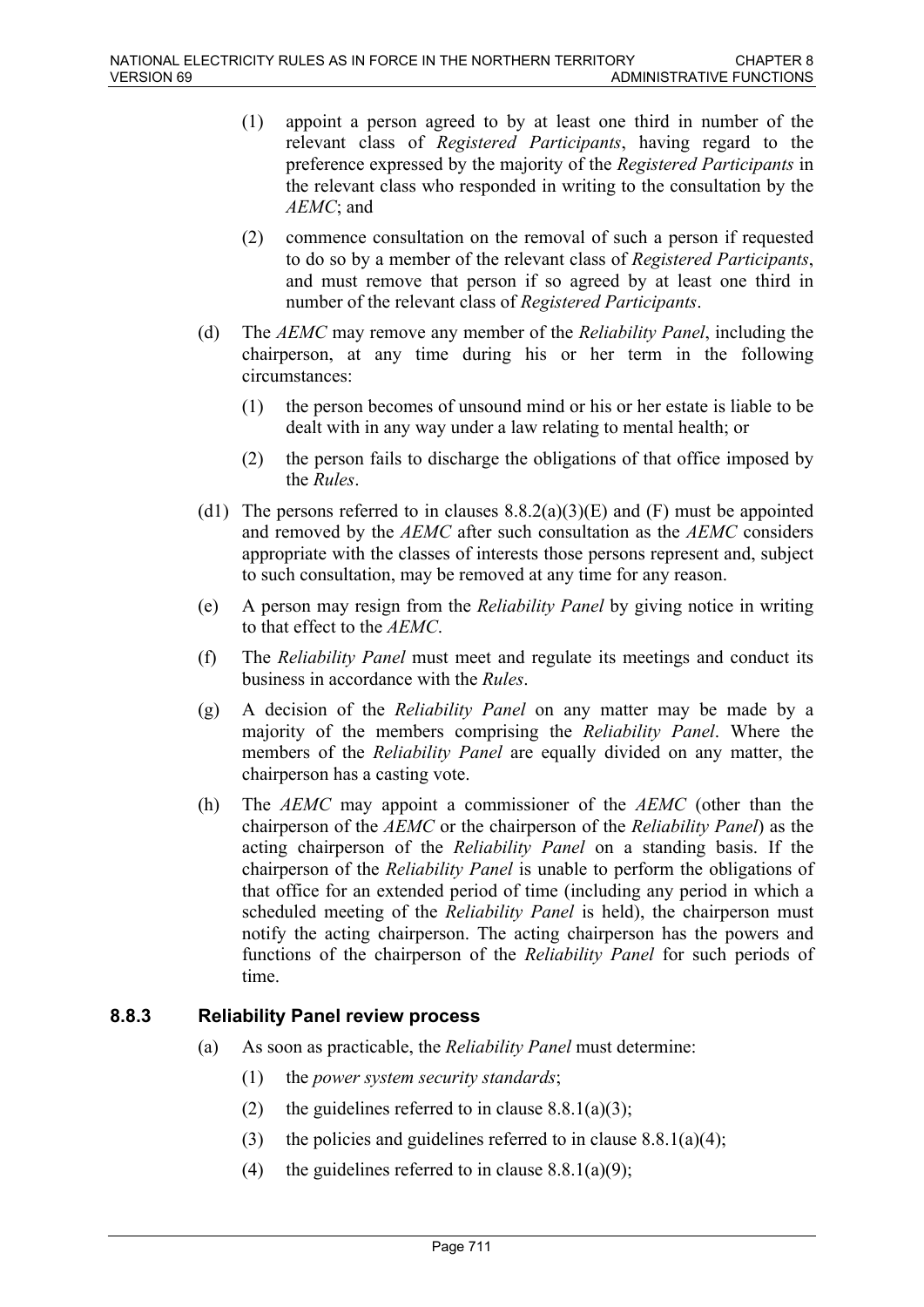- (5) the *system restart standard*; and
- (6) the *template for generator compliance programs*,

in accordance with this clause 8.8.3.

- (aa) The *system restart standard* must:
	- (1) be reviewed and determined by the *Reliability Panel* in accordance with the *SRAS Objective*;
	- (2) identify the maximum amount of time within which *SRASs* are required to restore *supply* in an *electrical sub-network* to a specified level, under the assumption that *supply* (other than that provided under a *SRASs* agreement acquired by *AEMO* for that *electrical subnetwork*) is not available from any neighbouring *electrical subnetwork*;
	- (3) include the aggregate required reliability of *SRASs* for each *electrical sub-network*;
	- (4) apply equally across all *regions*, unless the *Reliability Panel* varies the *system restart standard* between *electrical sub-networks* to the extent necessary:
		- (A) to reflect any technical system limitations or requirements; or
		- (B) to reflect any specific economic circumstances in an *electrical sub-network*, including but not limited to the existence of one or more *sensitive loads*;
	- (5) specify that a *SRAS* can only be acquired by *AEMO* under a *SRASs* agreement for one *electrical sub-network* at any one time;
	- (6) include guidelines to be followed by *AEMO* in determining *electrical sub-networks*, including the determination of the appropriate number of *electrical sub-networks* and the characteristics required within an *electrical sub-network* (such as the amount of *generation* or *load*, or electrical distance between *generation centres*, within an *electrical sub-network*); and
	- (7) include guidelines specifying the diversity and strategic locations required of *SRASs*.
- (b) At least once each *financial year* and at such other times as the *AEMC* may request, the *Reliability Panel* must conduct a review of the performance of the *market* in terms of *reliability* of the *power system*, the *reliability standard*, the *power system security standards*, the *system restart standard*, the guidelines referred to in clause  $8.8.1(a)(3)$ , the policies and guidelines referred to in clause 8.8.1(a)(4) and the guidelines referred to in clause 8.8.1(a)(9). The *Reliability Panel* must conclude each annual review under this clause by the end of the *financial year* following the *financial year* to which the review relates.
- (ba) At least every 5 years from the date the *template for generator compliance programs* is determined pursuant to clause 8.8.3(a) and at such other times as the *AEMC* may request, the *Reliability Panel* must conduct a review of the *template for generator compliance programs* in accordance with this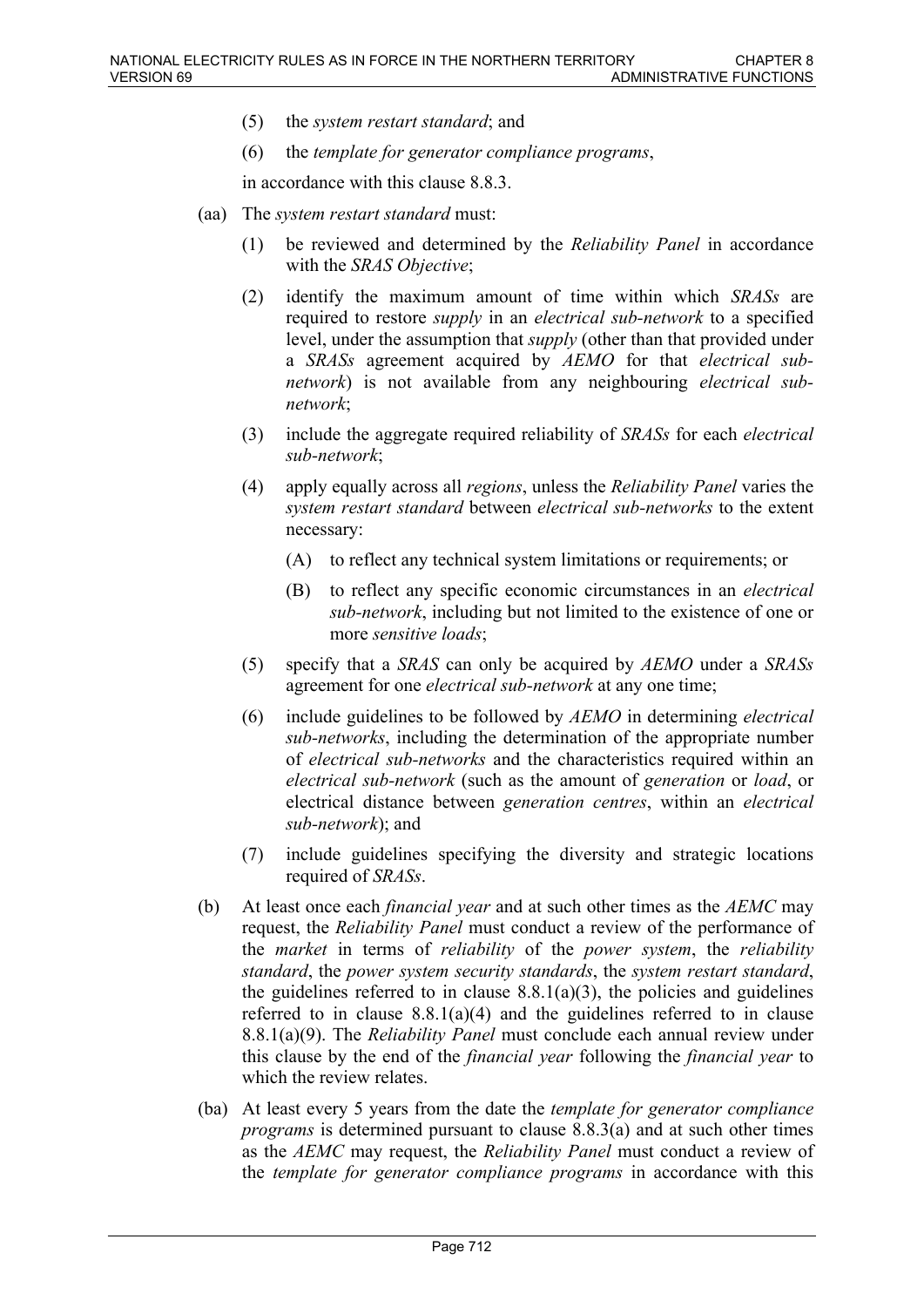clause 8.8.3. Following such a review, the *Reliability Panel* may amend the *template for generator compliance programs* in accordance with its report to the *AEMC* submitted under clause 8.8.3(j).

- (c) Subject to paragraph (c1), the *AEMC* must advise the *Reliability Panel* of the terms of reference for any determination or review by the *Reliability Panel*.
- (c1) The *AEMC*:
	- (1) may advise the *Reliability Panel* of standing terms of reference in relation to the reviews described in clauses 8.8.3(b) and 8.8.3(ba) from time to time; and
	- (2) may, but is not required to, advise the *Reliability Panel* of terms of reference in relation to the review described in clause 8.8.1(a)(1b).
- (c2) The *Reliability Panel* must follow the consultation process in paragraphs (d) to (l) when carrying out its functions, unless otherwise specified in this paragraph or elsewhere in the *Rules*. The *Reliability Panel* is not required to follow the process in paragraphs (d) to (l) for the purposes of its functions under clauses 8.8.1(a)(1b), 8.8.1(a)(2c), 8.8.1(a)(2e), 8.8.1(a)(8) or 8.8.3(b).
- (d) The *Reliability Panel* must give notice to all *Registered Participants* of the commencement of a determination or review by requesting the *AEMC* to publish the notice pursuant to paragraph (k). The notice must give particulars of the terms of reference for the determination or review (as the case may be) and the deadline for the receipt of any submissions to the *Reliability Panel*.
- (e) The deadline for receipt of submissions must not be earlier than 4 weeks following publication of the notice required under paragraph (d) or such other time specified by the *AEMC* in any request for a review.
- (f) The *Reliability Panel* may hold a meeting open to the public for any determination or review by the *Reliability Panel*, and must hold such a meeting if an interested party requests one in writing. The *Reliability Panel* must give reasonable notice of any such meeting.
- (g) The meeting referred to in paragraph (f):
	- (1) may be conducted in person, by telephone, video conference or other method of communication selected by the *Reliability Panel*; and
	- (2) if conducted in person, must be held in the capital city of one of the *participating jurisdictions* as selected by the *Reliability Panel*.
- (h) The *Reliability Panel* may obtain such technical advice or assistance from time to time as it thinks appropriate including, without limitation, advice or assistance from *AEMO* and any *Registered Participant*.
- (i) In undertaking any review and preparing any report and recommendations, the *Reliability Panel* must take into consideration the policy statements, directions or guidelines published by the *AEMC* from time to time.
- (j) Following the conclusion of the meeting (if any) conducted pursuant to paragraph (f) and consideration by the *Reliability Panel* of any submissions or comments made to it, the *Reliability Panel* must submit a written report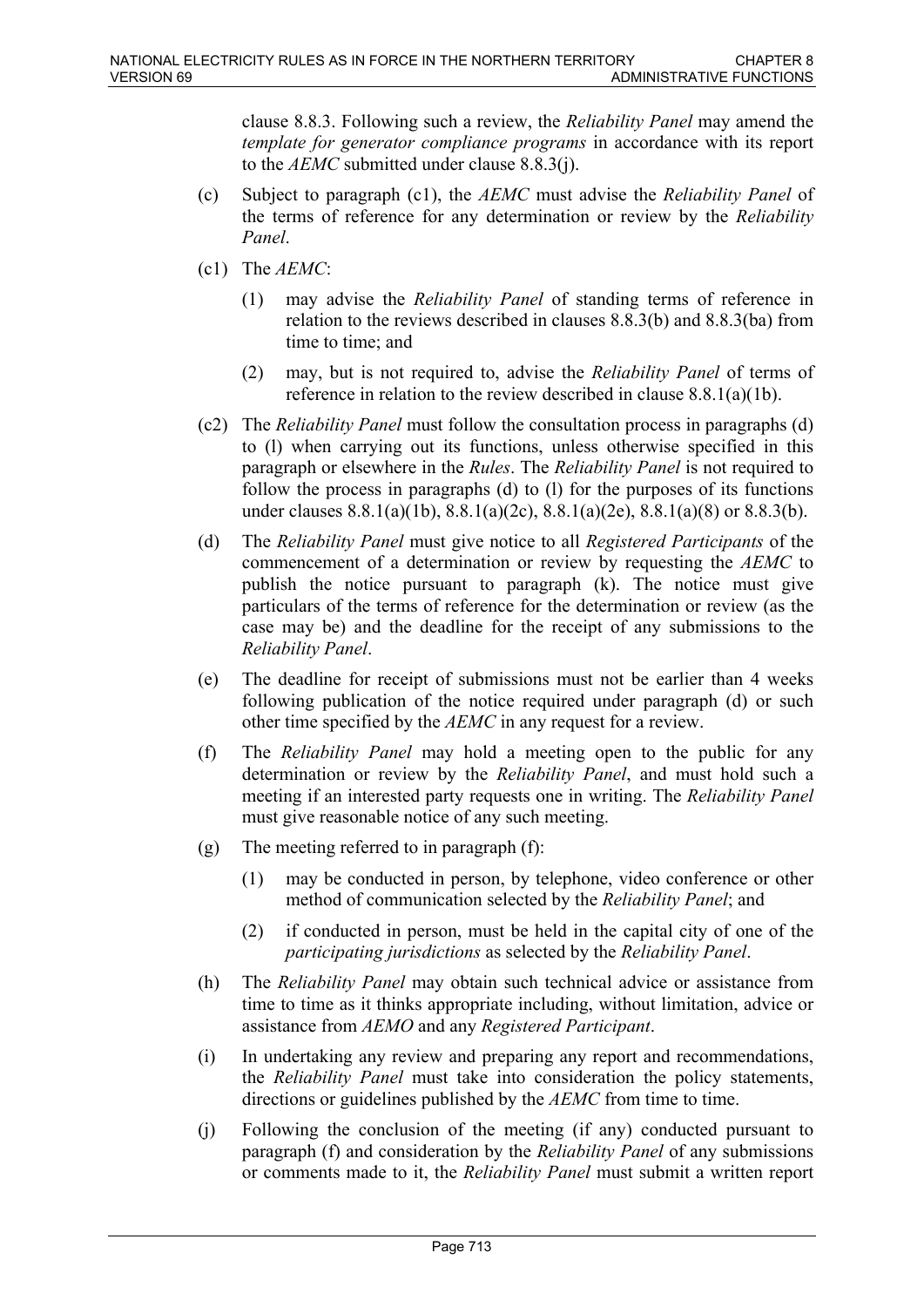to the *AEMC* on the review setting out its recommendations or determinations, its reasons for those recommendations or determinations and the procedure followed by the *Reliability Panel* in undertaking the review or determination. The report must be submitted to the *AEMC* by the deadline for reporting specified by the *AEMC* in any request for a review.

- (k) The *AEMC* must, within 10 *days* of receiving from the *Reliability Panel* a notice, report or other document pursuant to this clause 8.8.3, publish that document on the *AEMC* website (with the exclusion of material that cannot be disclosed consistently with the *AEMC*'s obligations of confidentiality).
- (l) The recommendations of the *Reliability Panel* may include (without limitation) recommended changes to the *Rules* in relation to matters concerning *reliability* of the *power system*.

# **8.8.4 Determination of protected events**

- (a) A request for declaration of a *non-credible contingency event* as a *protected event* or for the revocation of such a declaration may only be submitted by *AEMO*. The request must be in accordance with clause 5.20A.4 or clause 5.20A.5 as applicable.
- (b) The *Reliability Panel* must comply with the *Rules consultation procedures* in relation to the determination of each request under paragraph (a).
- (c) In determining the request, the *Reliability Panel* must have regard to the information provided by *AEMO* in the request and may request further information or obtain such technical advice or assistance from time to time as it thinks appropriate including, without limitation, information, advice or assistance from *AEMO* and any *Registered Participant*.
- (d) In determining the request, the *Reliability Panel* may undertake its own assessment of the costs and benefits of managing the *non-credible contingency event* as a *protected event*, including:
	- (1) costs to operate the *power system* in a *secure operating state* if the event is declared;
	- (2) costs associated with any proposal for a new or modified *emergency frequency control scheme* or other *network* investment in connection with managing the event;
	- (3) the benefits of mitigating the consequences of the event occurring by managing it as a *protected event*.
- (e) In making a determination that declares a *non-credible contingency event* to be a *protected event* or revokes that declaration, the *Reliability Panel* must have regard to the *national electricity objective*.
- (f) When the *Reliability Panel* makes a determination under this clause, then subject to the provisions in the *Rules* applicable to *protected events*, the *Reliability Panel* may at the same time determine any other matters that the *Reliability Panel* considers necessary or appropriate in relation to the *protected event*, which may include:
	- (1) provision for the declaration of the *protected event* or the revocation of a declaration to come into effect at a future time, which may be a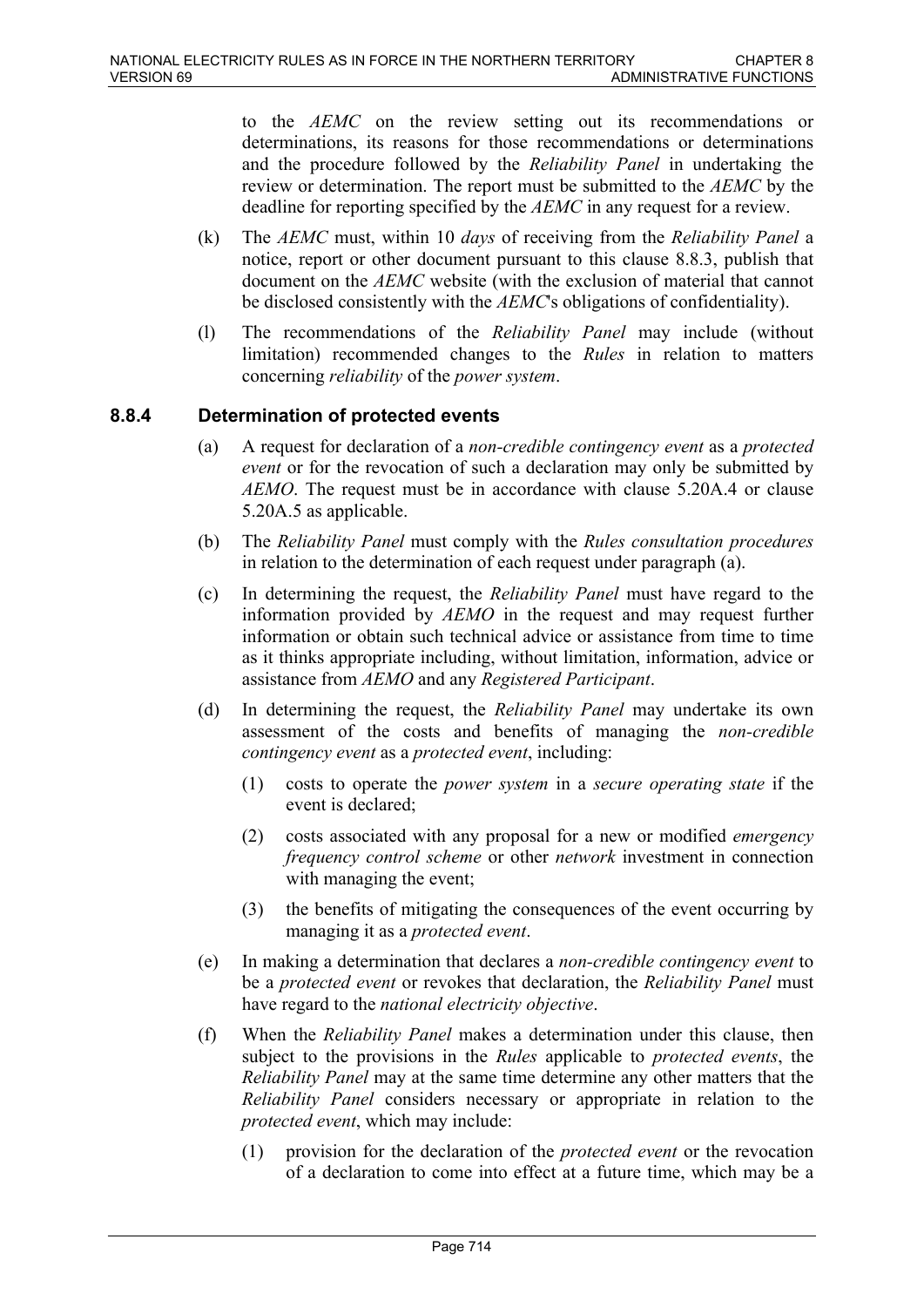specified date or may be determined by reference to matters specified in the determination, such as the commissioning of a new or modified *emergency frequency control scheme* or the satisfaction of other conditions specified in the determination;

- (2) matters relating to the availability and operation of an *emergency frequency control scheme*;
- (3) matters relating to *AEMO's* operation of the *power system* for that *protected event*; and
- (4) changes to the principles and guidelines published under clause 8.8.1(a)(2a) to apply in respect of the *protected event* for the purposes of clause 4.2.6(b).
- (g) When the *Reliability Panel* makes a determination under this clause that provides for the availability and operation of a new or modified *emergency frequency control scheme* in connection with a *protected event*, the *Reliability Panel* must at the same time determine the *protected event EFCS standard* applicable to the scheme.
- (h) The final report of the *Reliability Panel* under the *Rules consultation procedures* must include:
	- (1) if the *Reliability Panel* has determined to make a declaration, the terms of the declaration, any conditions applicable to it and any other matters determined under paragraph (f) or (g);
	- (2) the rationale for the determination, including the costs and benefits that the *Reliability Panel* had regard to and the rationale for any *protected event EFCS standard* determined by the *Reliability Panel*; and
	- (3) where applicable, any other options considered and the corresponding expected *power system security* outcomes and costs and benefits.
- (i) The *Reliability Panel* must maintain and publish a list of all *protected events* (including events that will be *protected events* when the relevant declaration comes into effect) and each *protected event EFCS standard*.

# **Part F Rules consultation procedures**

# **8.9 Rules Consultation Procedures**

- (a) These provisions apply wherever in the *Rules* any person (the *consulting party*) is required to comply with the *Rules consultation procedures*. For the avoidance of doubt, the *Rules consultation procedures* are separate from, and do not apply to, the process for changing the *Rules* under Part 7 of the *NEL*.
- (b) The *consulting party* must give a notice to all persons nominated (including *Intending Participants* in the class of persons nominated) by the relevant provision as those with whom consultation is required or, if no persons are specifically nominated, *AEMO*, all *Registered Participants* and interested parties, (**Consulted Persons**) giving particulars of the matter under consultation, by publishing the notice in accordance with rule 8.9(c).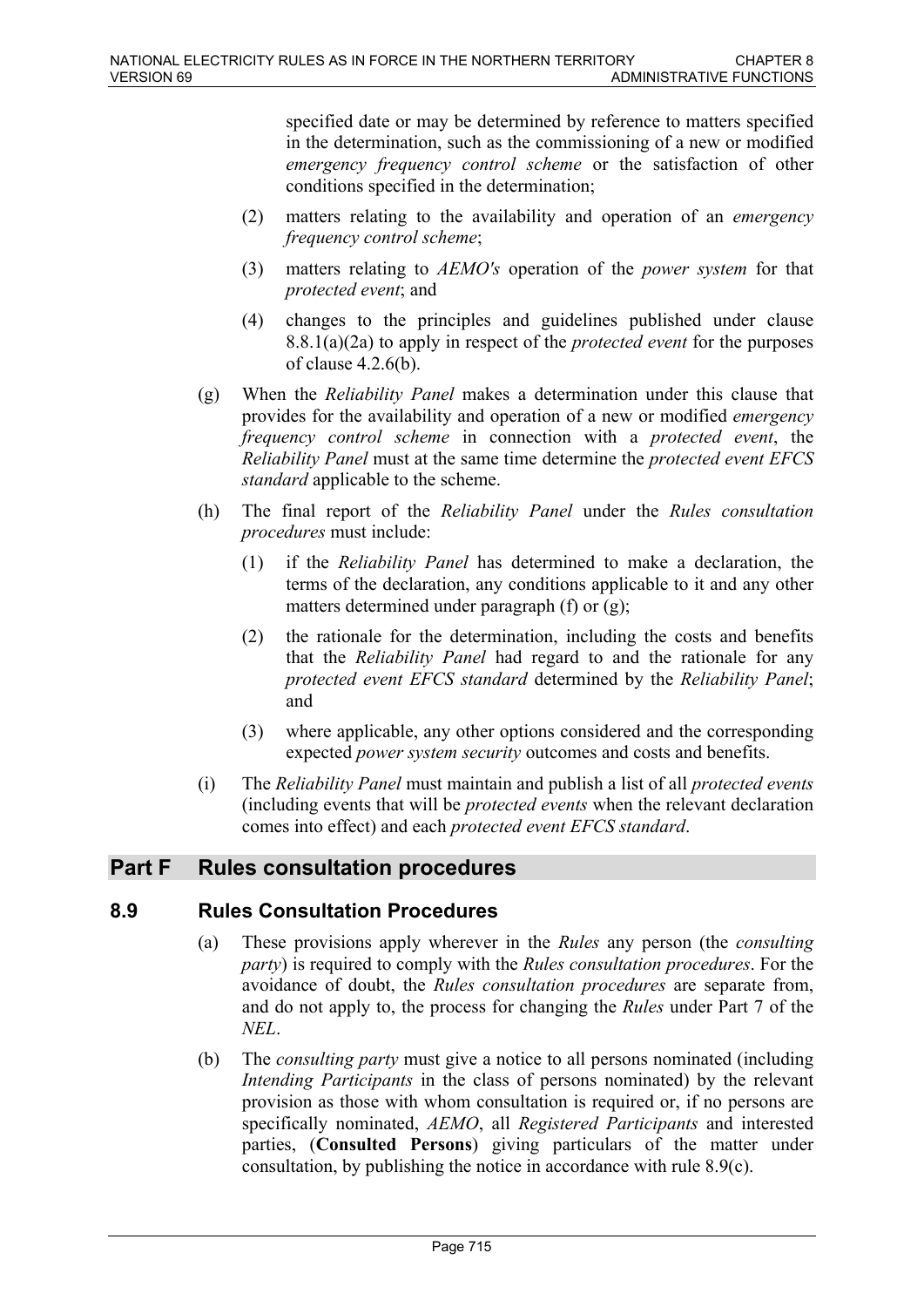- (c) Except where the *consulting party* is the *AEMC* or the *AER*, the *consulting party* must provide a copy of the notice referred to in rule 8.9(b) to *AEMO*, or to the *AEMC* where the *consulting party* is the *Reliability Panel*. Within 3 *business days* of receiving the notice *AEMO* must *publish* the notice on its website. Where the *AEMC* or the *Reliability Panel* is the *consulting party*, the *AEMC* must *publish* the notice referred to in rule 8.9(b) on its website. Where the *AER* is the *consulting party*, the *AER* must *publish* the notice referred to in rule 8.9(b) on its website.
- (d) The notice must invite interested Consulted Persons to make written submissions to the *consulting party* concerning the matter.
- (e) A written submission may state whether a Consulted Person considers that a meeting is necessary or desirable in connection with the matter under consultation and, if so, the reasons why such a meeting is necessary or desirable. To be valid, a submission must be received not later than the date specified in the notice (not to be less than 25 *business days* after the notice referred to in rule 8.9(b) is published).
- (f) The *consulting party* must consider all valid submissions within a period of not more than a further 20 *business days*. If the *consulting party*, after having considered all valid submissions, concludes that it is desirable or necessary to hold any meetings, the *consulting party* must use its best endeavours to hold such meetings with Consulted Persons who have requested meetings within a further 25 *business days*.
- (g) Following the conclusion of any meetings held in accordance with rule 8.9(f) and the *consulting party's* consideration of a matter under consultation, the *consulting party* must publish a draft report in accordance with rule 8.9(h), available to all Consulted Persons, setting out:
	- (1) the conclusions and any determinations of the *consulting party*;
	- (2) its reasons for those conclusions;
	- (3) the procedure followed by the *consulting party* in considering the matter;
	- (4) summaries of each issue, that the *consulting party* reasonably considers to be material, contained in valid written submissions received from Consulted Persons or in meetings, and the *consulting party's* response to each such issue; and
	- (5) in a notice at the front of the draft report, an invitation to Consulted Persons to make written submissions to the *consulting party* on the draft report,

and, subject to its confidentiality obligations, the *consulting party* must make available to all Consulted Persons, on request, copies of any material submitted to the *consulting party*.

(h) Except where the *consulting party* is the *AEMC* or the *AER*, the *consulting party* must provide a copy of the draft report referred to in rule 8.9(g) to *AEMO*, or to the *AEMC* where the *consulting party* is the *Reliability Panel*. Within 3 *business days* of receiving the draft report *AEMO* must *publish* the draft report on its website. Where the *AEMC* or the *Reliability Panel* is the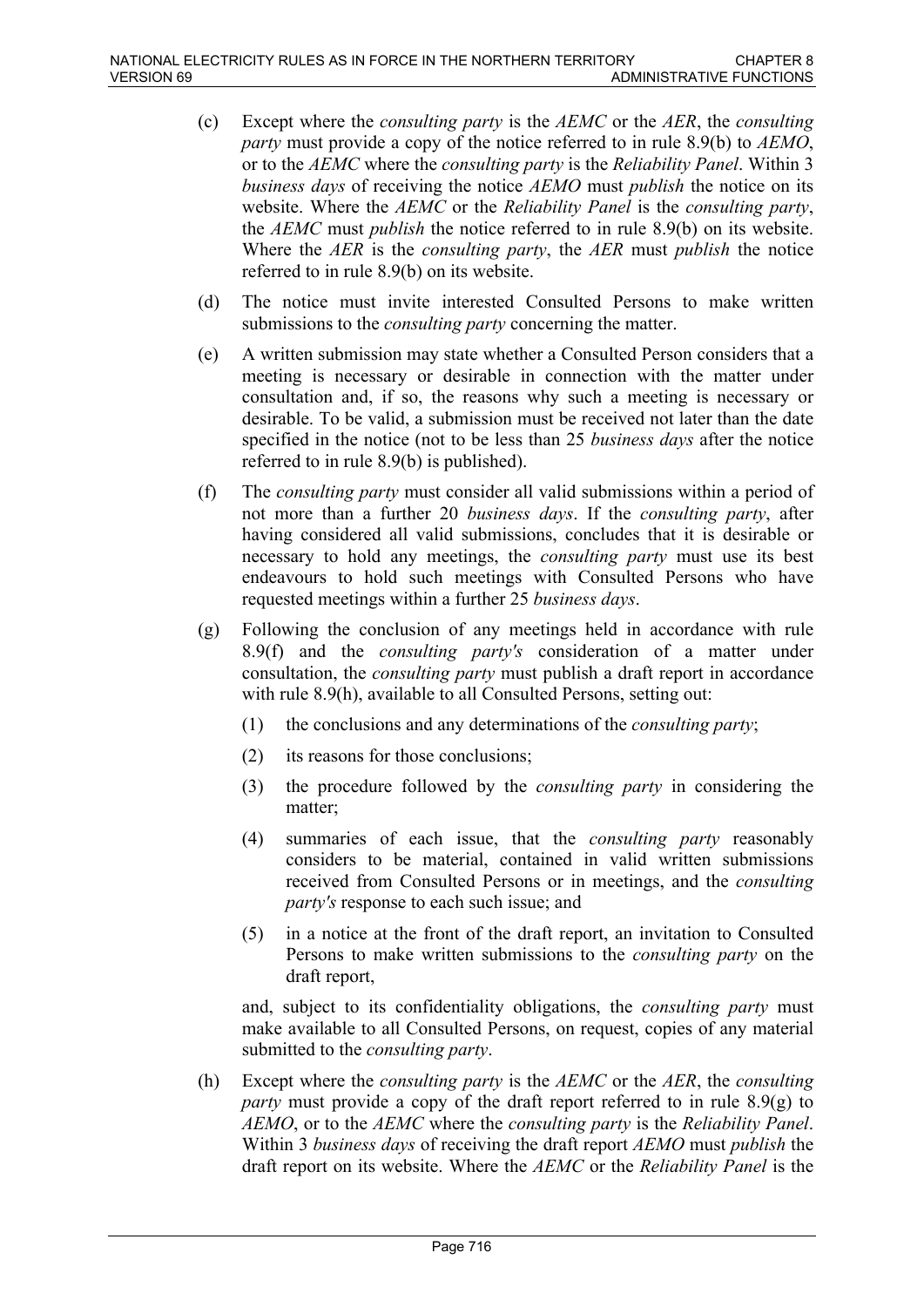*consulting party*, the *AEMC* must *publish* the draft report referred to in rule 8.9(g) on its website. Where the *AER* is the *consulting party*, the *AER* must *publish* the draft report referred to in rule 8.9(g) on its website.

- (i) To be valid, a submission invited in a notice referred to in rule  $8.9(g)(5)$ must be received not later than the date specified in the notice (not to be less than 10 *business days* after the publication of the draft report pursuant to rule 8.9(h) or such longer period as is reasonably determined by the *consulting party* having regard to the complexity of the matters and issues under consideration).
- (j) The *consulting party* must consider all valid submissions within a period of not more than a further 30 *business days*.
- (k) Following the conclusion of the *consulting party's* consideration of all valid submissions the *consulting party* must publish a final report in accordance with rule 8.9(1), available to all Consulted Persons, setting out:
	- (1) the conclusions and any determinations of the *consulting party* on the matter under consultation;
	- (2) its reasons for those conclusions;
	- (3) the procedure followed by the *consulting party* in considering the matter;
	- (4) summaries required pursuant to rule  $8.9(g)(4)$ ; and
	- (5) summaries of each issue, that the *consulting party* reasonably considers to be material, contained in valid written submissions received from Consulted Persons on the draft report and the *consulting party's* response to each such submission,

and, subject to its confidentiality obligations, the *consulting party* must make available to all Consulted Persons, on request, copies of any material submitted to the *consulting party*.

- (l) Except where the *consulting party* is the *AEMC* or the *AER*, the *consulting party* must provide a copy of the final report referred to in rule 8.9(k) to *AEMO*, or to the *AEMC* where the *consulting party* is the *Reliability Panel*. Within 3 *business days* of receiving the final report *AEMO* must *publish* the final report on its website. Where the *AEMC* or the *Reliability Panel* is the *consulting party*, the *AEMC* must *publish* the final report referred to in rule 8.9(k) on its website. Where the *AER* is the *consulting party*, the *AER* must *publish* the final report referred to in rule 8.9(k) on its website.
- (m) The *consulting party* must not make the decision or determination in relation to which the *Rules consultation procedures* apply until the *consulting party* has completed all the procedures set out in this clause.
- (n) Notwithstanding rule 8.9(m), substantial compliance by a *consulting party* with the procedures set out in this clause is sufficient.

# **Part G Consumer advocacy funding**

# **Note**

This part has no effect in this jurisdiction (see regulation 5A of the *National Electricity (Northern Territory) (National Uniform Legislation) (Modification) Regulations)*.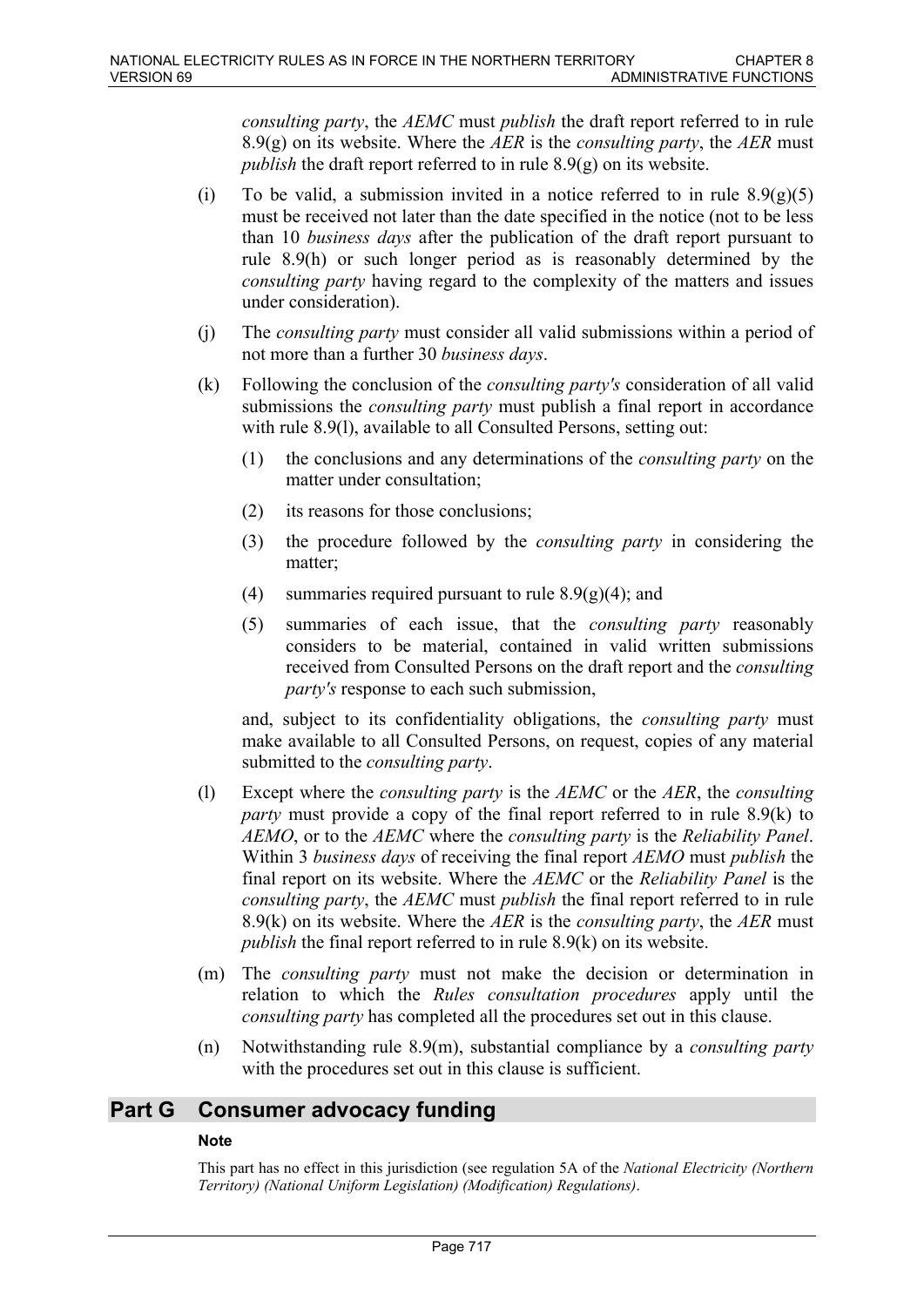# **8.10 Consumer advocacy funding obligation**

(a0) In this rule:

**consumer advocacy funding obligation** means ECA's total projected expenses for a financial year, in so far as those expenses are allocated to electricity in its final Annual Budget for that financial year, and including but not limited to:

- (1) all operational and administrative costs relating to the performance of ECA's activities relevant to consumers of electricity; and
- (2) grant funding for any current or proposed grants relevant to consumers of electricity.

**final Annual Budget** means ECA's final Annual Budget for a financial year, as issued by ECA in accordance with its constitution to *AEMO*.

- (a) *AEMO* must pay to ECA the amount of its consumer advocacy funding obligation for each financial year.
- (b) *AEMO* may recover the costs of meeting its consumer advocacy funding obligation from *Participant fees* and may allocate the costs to *Market Customers*;
- (c) The amount to be paid by *AEMO* to ECA under paragraph (a) is to be made available under a scheme agreed between *AEMO* and ECA or, in default of an agreement, on a quarterly basis;

# **Part H Augmentations**

### **Note:**

This Part has no effect in this jurisdiction (see regulation 5A of the *National Electricity (Northern Territory) (National Uniform Legislation) (Modification) Regulations 2016*).

# **8.11 Augmentations**

# **8.11.1 Application**

This Part applies only to, and in relation to, the *declared transmission system* of an *adoptive jurisdiction* in which *AEMO* is authorised to exercise its *declared network functions*.

# **8.11.2 Object**

The objects of this rule are:

- (1) to establish the distinction between *contestable augmentations* and *augmentations* that are not contestable; and
- (2) to regulate the process for calling, receiving and evaluating tenders for the construction and operation of a *contestable augmentation*; and
- (3) to facilitate the construction and operation of *augmentations*; and
- (4) to provide guidance on risk allocation and other commercial principles to be reflected in *network agreements* and *augmentation connection agreements*; and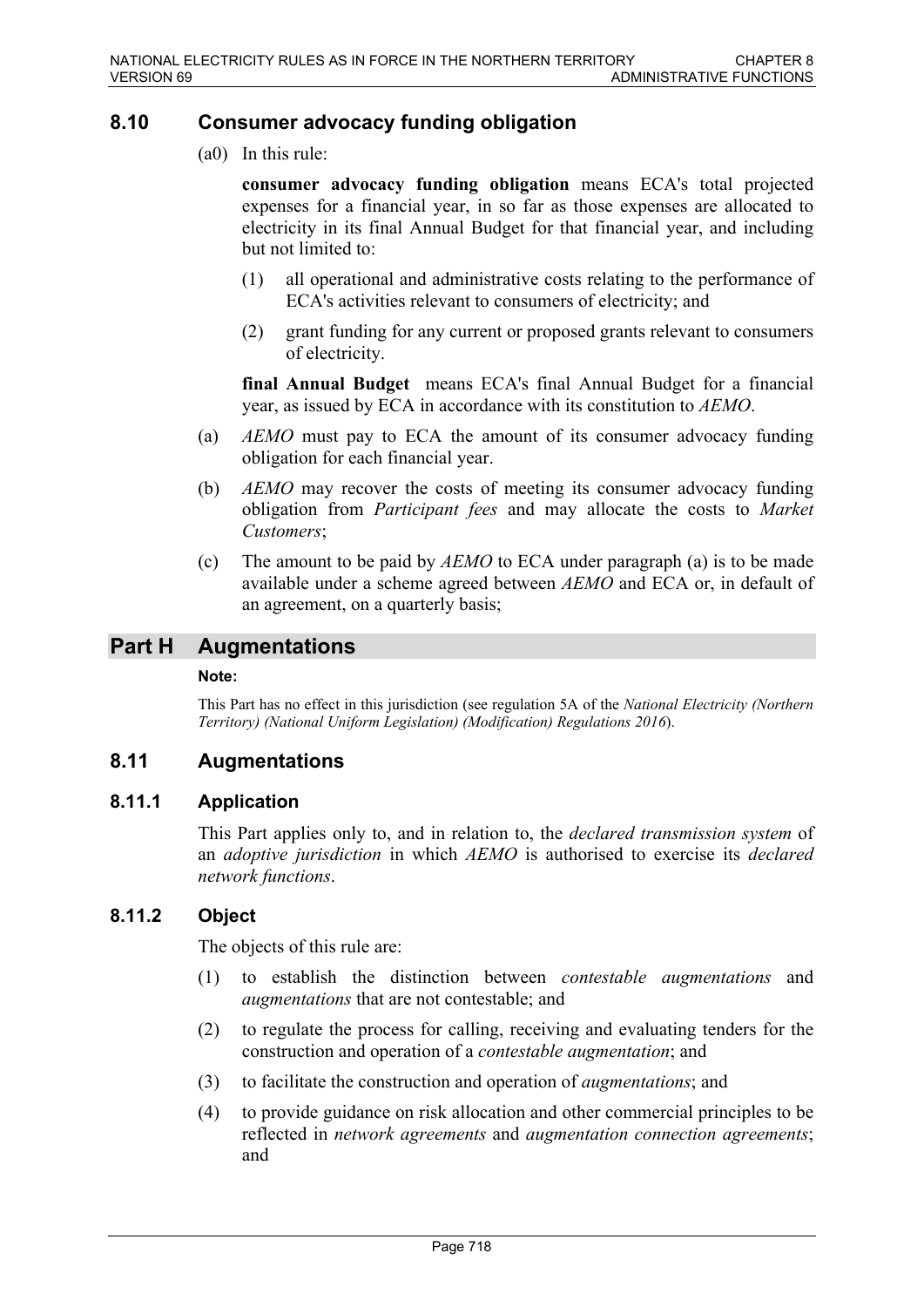(5) to make provision for certain matters with respect to *AEMO's* planning of the *declared shared network*.

# **8.11.3 Definitions**

In this Part:

*augmentation connection agreement* has the meaning given in the *NEL*.

*augmentation* **direction** means a direction given by *AEMO* to an incumbent *declared transmission system operator* to construct an *augmentation* of a *declared shared network* that is not a *contestable augmentation*.

*contestable augmentation* means an *augmentation* classified as a *contestable augmentation* under clause 8.11.6.

*contestable* **provider** means a person responsible for the construction or operation of a *contestable augmentation*.

**incumbent** *declared transmission system operator* means the *declared transmission system operator* that owns or operates the part of the *transmission system* to which the *augmentation* will connect.

**potential** *contestable* **provider** means a person who responds positively to a call for expressions of interest in constructing and operating a *contestable augmentation* under clause 8.11.7(b).

**relevant limit** means \$10 million.

**separable** *augmentation* means an *augmentation* that satisfies both the following criteria:

- (a) the *augmentation* will result in a distinct and definable service to be provided by the *contestable* provider to *AEMO*;
- (b) the *augmentation* will not have a material adverse effect on the incumbent *declared transmission system operator's* ability to provide services to *AEMO* under any relevant *network agreement*.

# **8.11.4 Planning criteria**

- (a) *AEMO* must *publish* the planning criteria that it proposes to use in performing its *declared network functions*.
- (b) The planning criteria:
	- (1) must outline the principles on which *AEMO* will carry out a cost benefit analysis of a proposed *augmentation* under section 50F of the *NEL*; and
	- (2) must describe how *AEMO* proposes to apply a probabilistic approach in determining the benefit of a proposed *augmentation*; and
	- (3) must describe the kind of circumstances in which a probabilistic approach will be regarded as inappropriate; and
	- (4) may deal with any other aspect of planning inherent in, or related to, *AEMO's declared network functions*.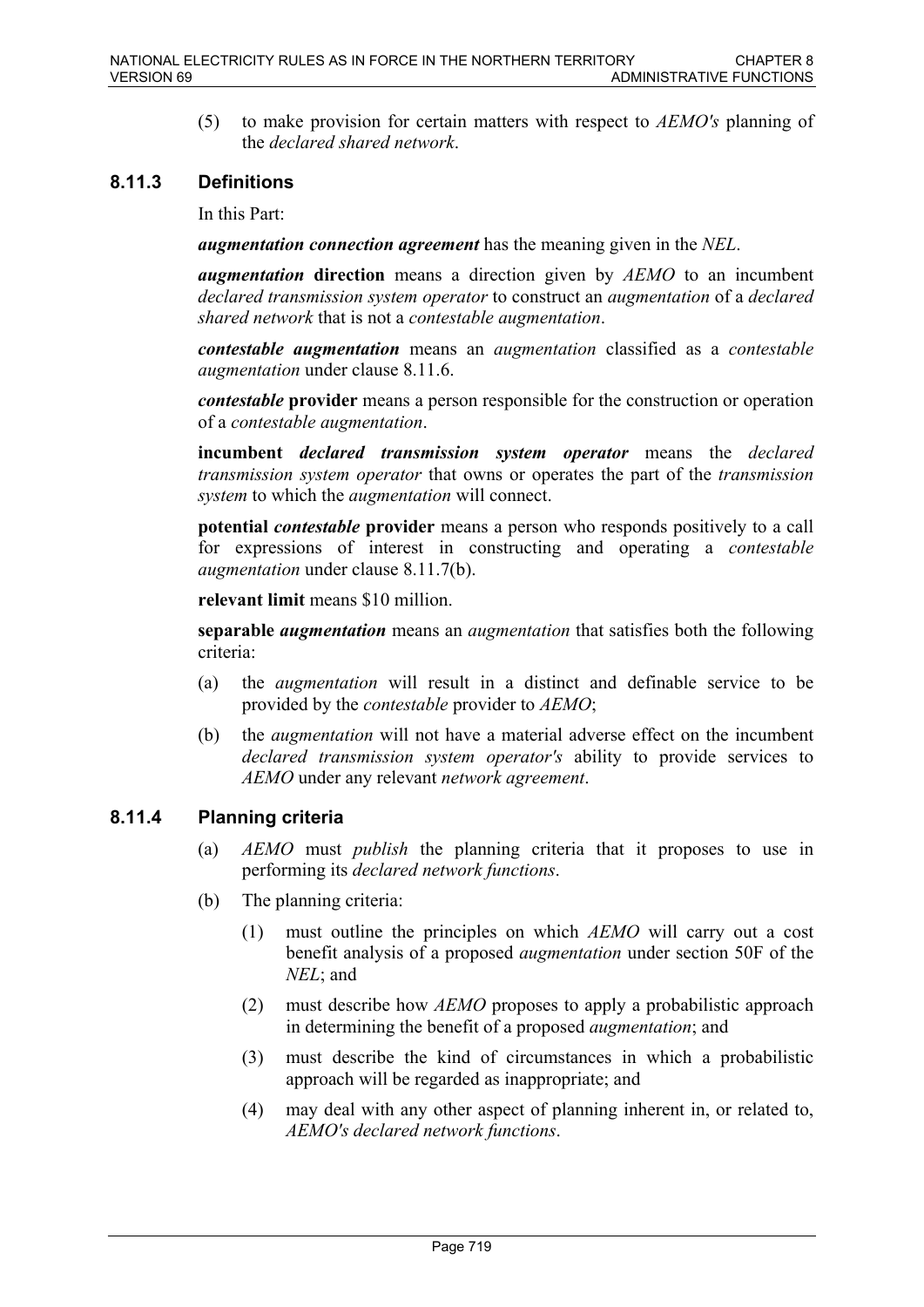### **8.11.5 Construction of augmentation that is not a contestable augmentation**

- (a) An incumbent *declared transmission system operator* must, at *AEMO's* written request, provide *AEMO* with information and assistance that *AEMO* reasonably requires to decide:
	- (1) whether to give an *augmentation* direction; and
	- (2) if so, the terms of the direction.
- (b) If *AEMO* gives an *augmentation* direction, *AEMO* and the incumbent *declared transmission system operator* must negotiate in good faith with a view to reaching agreement on the terms of an appropriate amendment to the operator's *network agreement* covering:
	- (1) the operation of the *augmentation*; and
	- (2) the use of the *augmentation* to provide *shared network capability services*; and
	- (3) the basis on which *AEMO* will pay for *shared network capability services* provided by means of the *augmentation*.

#### **Note:**

If there is a dispute about the proposed amendment, the *AER* may resolve the dispute and determine the terms of the amendment under section 50H and 50J of the *NEL*.

- (c) An incumbent *declared transmission system operator* that is required by, or agrees with, a *Connection Applicant* to construct an *augmentation* that is not a *contestable augmentation*, must negotiate with the *Connection Applicant* in good faith with a view to reaching agreement on the terms of an appropriate amendment to their *connection agreement*.
- (d) However, if the incumbent *declared transmission system operator* applies for revocation and substitution of its *revenue determination* on the basis of an *augmentation* direction, or a requirement by or agreement with a *Connection Applicant* to construct an *augmentation* that is not a *contestable augmentation*, negotiations are not required on a matter to which the application relates.

### **8.11.6 Contestable augmentations**

- (a) Subject to paragraph (b), an *augmentation* of a *declared shared network* is a *contestable augmentation* if:
	- (1) the capital cost of the *augmentation* is reasonably expected to exceed the relevant limit; and
	- (2) the *augmentation* is a separable *augmentation*.
- (b) An *augmentation* of a *declared shared network* is not a *contestable augmentation* if:
	- (1) *AEMO* classifies the *augmentation* as non-contestable because the delay in implementation that would necessarily result from treating the *augmentation* as a *contestable augmentation* would unduly prejudice *power system security*; or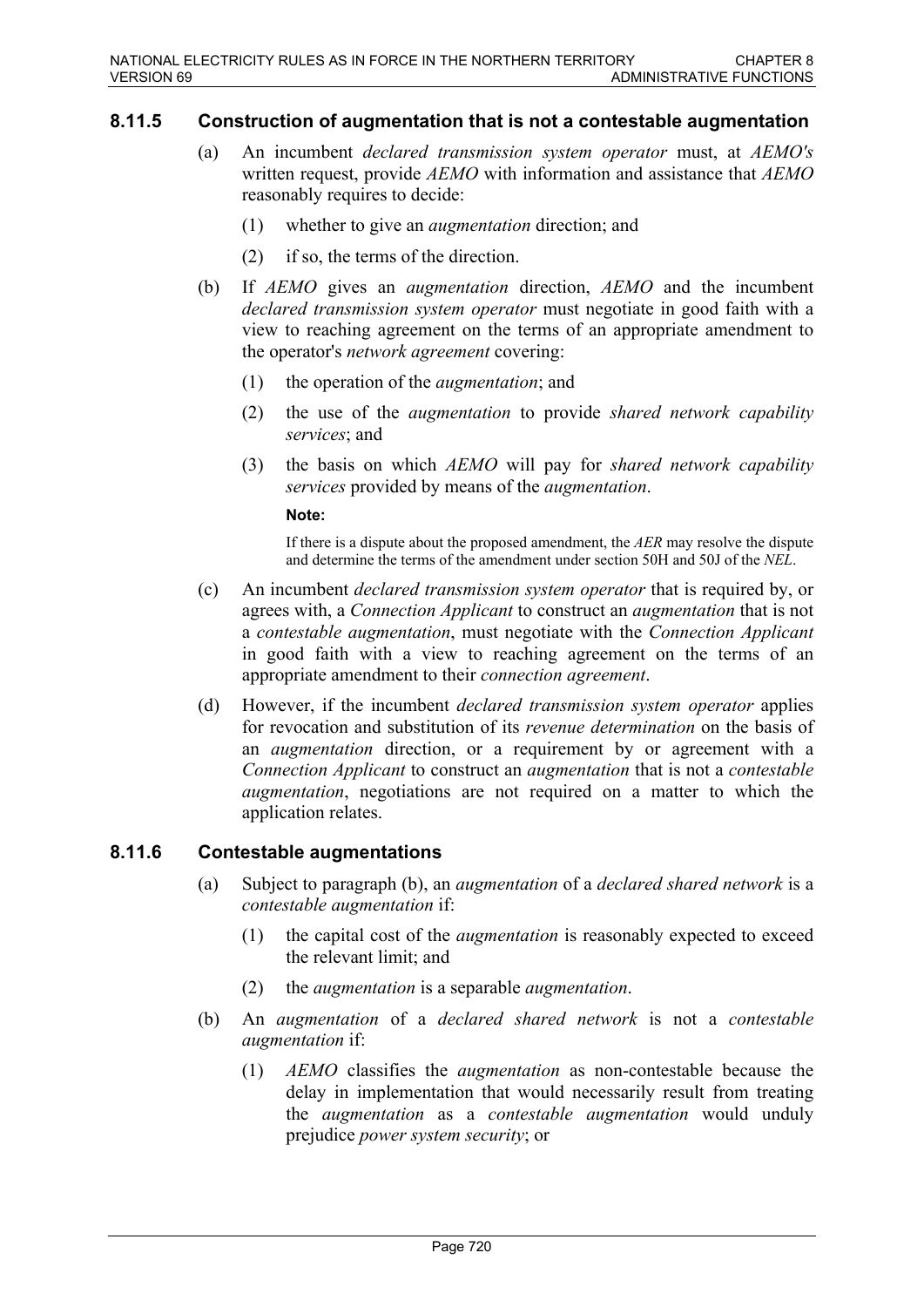(2) *AEMO* classifies the *augmentation* as non-contestable because it does not consider it economical or practicable to treat the *augmentation* as a *contestable augmentation*.

# **8.11.7 Construction and operation of contestable augmentation**

- (a) For the purpose of procuring the construction and operation of a *contestable augmentation*, *AEMO* must:
	- (1) publish a generally applicable tender and evaluation process that accords with best practice as currently understood and may include, but need not be limited to:
		- (i) typical timetables for the tender and evaluation process; and
		- (ii) details of typical evaluation criteria; and
		- (iii) indications of the way in which different matters are to be or might be weighted for evaluation purposes; and
		- (iv) provision for declaration and management of conflicts of interest; and
		- (v) provision for the debriefing of unsuccessful tenderers; and
	- (2) *publish* a register of persons who have from time to time expressed interest in being *contestable* providers and keep the register up to date to reflect the developing market.
- (b) For each *contestable augmentation*, *AEMO* must:
	- (1) call for expressions of interest from persons who may be interested in constructing and operating the proposed *contestable augmentation*; and
	- (2) prepare, in consultation with the incumbent *declared transmission system operator*, a timetable allowing *AEMO* and the incumbent *declared transmission system operator* a reasonable time to comply with their respective obligations and allowing a reasonable construction period having regard to the nature and extent of the *augmentation*; and
	- (3) prepare, in consultation with the incumbent *declared transmission system operator*, a detailed tender specification setting out the scope of the work involved in the *augmentation*, including details of the technical interface required for the *augmentation*; and
	- (4) prepare and issue an invitation to tender setting out details of the *contestable augmentation* and the tender and evaluation process details that must (without limitation):
		- (i) provide as much certainty as is reasonably practicable to tenderers regarding the terms and conditions subject to which they are invited to tender for the work involved in the *contestable augmentation*; and
		- (ii) identify the relevant land (if any) that is available for or in connection with the *contestable augmentation*, including (to the extent reasonably practicable) details of current usage and, if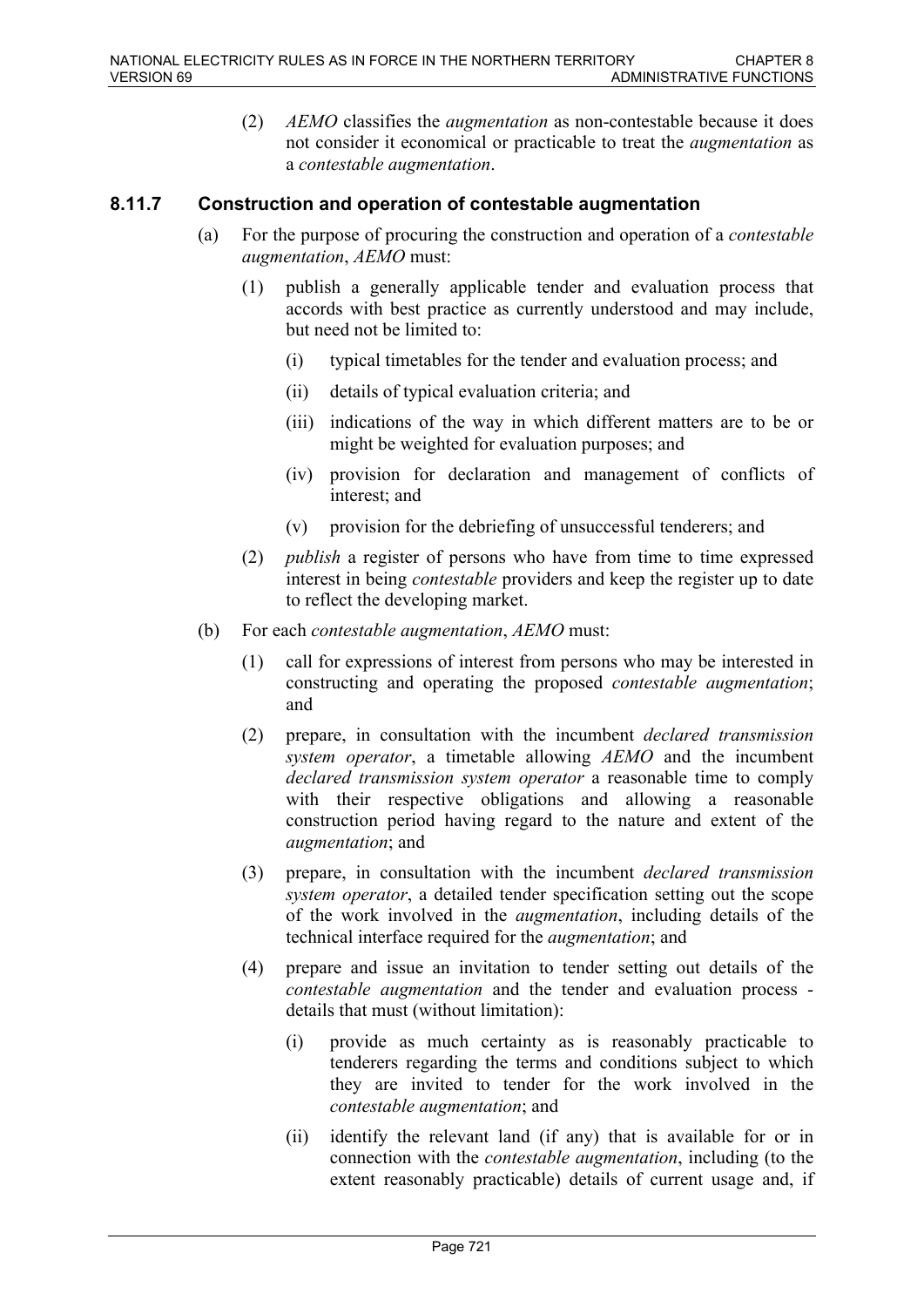available, a geotechnical and environmental report on the land; and

- (iii) specify (to the extent reasonably practicable) the services to be provided under the *network agreement*;
- (5) make available to potential *contestable* providers a copy of any proposed *augmentation connection agreement* or *network agreement*.
- (c) The incumbent *declared transmission system operator* must:
	- (1) provide, within a reasonable period specified by *AEMO*, information and assistance reasonably required by *AEMO* for the preparation of the tender documents such as information about the technical interface and information required for the preparation of the tender specification; and
	- (2) negotiate in good faith with a potential *contestable* provider about changes to the proposed *augmentation connection agreement* that are sought or suggested by that potential *contestable* provider.
- (d) The incumbent *declared transmission system operator* may tender for work involved in a *contestable augmentation*.
- (e) *AEMO* must evaluate, assess and negotiate responses to the invitation to tender in accordance with the published tender and evaluation process.
- (f) After completing the tender and evaluation process, *AEMO* must notify all persons who submitted tenders of the successful tender.
- (g) *AEMO* may only proceed with a *contestable augmentation* on the basis of a tender accepted after evaluation and assessment in accordance with the published tender and evaluation process.
- (h) The successful tenderer:
	- (1) must enter into an agreement with *AEMO*, based on the successful tender, for the construction of the *augmentation*; and
	- (2) must (unless the incumbent *declared transmission system operator* is itself the successful tenderer) enter into an *augmentation connection agreement* with the incumbent *declared transmission system operator*.
- (i) This clause does not apply to a *funded augmentation* unless *AEMO* and the *Connection Applicant* agree to the conduct of a tender process.

# **8.11.8 Funded augmentations that are not subject to the tender process**

- (a) This clause applies to a *contestable augmentation* that is a *funded augmentation* except in the case where *AEMO* and the *Connection Applicant* agree to the conduct of a tender process in accordance with clause 8.11.7.
- (b) For each *contestable augmentation* to which this clause applies, *AEMO* must:
	- (1) prepare, in consultation with the incumbent *declared transmission system operator* and the *Connection Applicant*, a timetable allowing *AEMO* and the incumbent *declared transmission system operator* a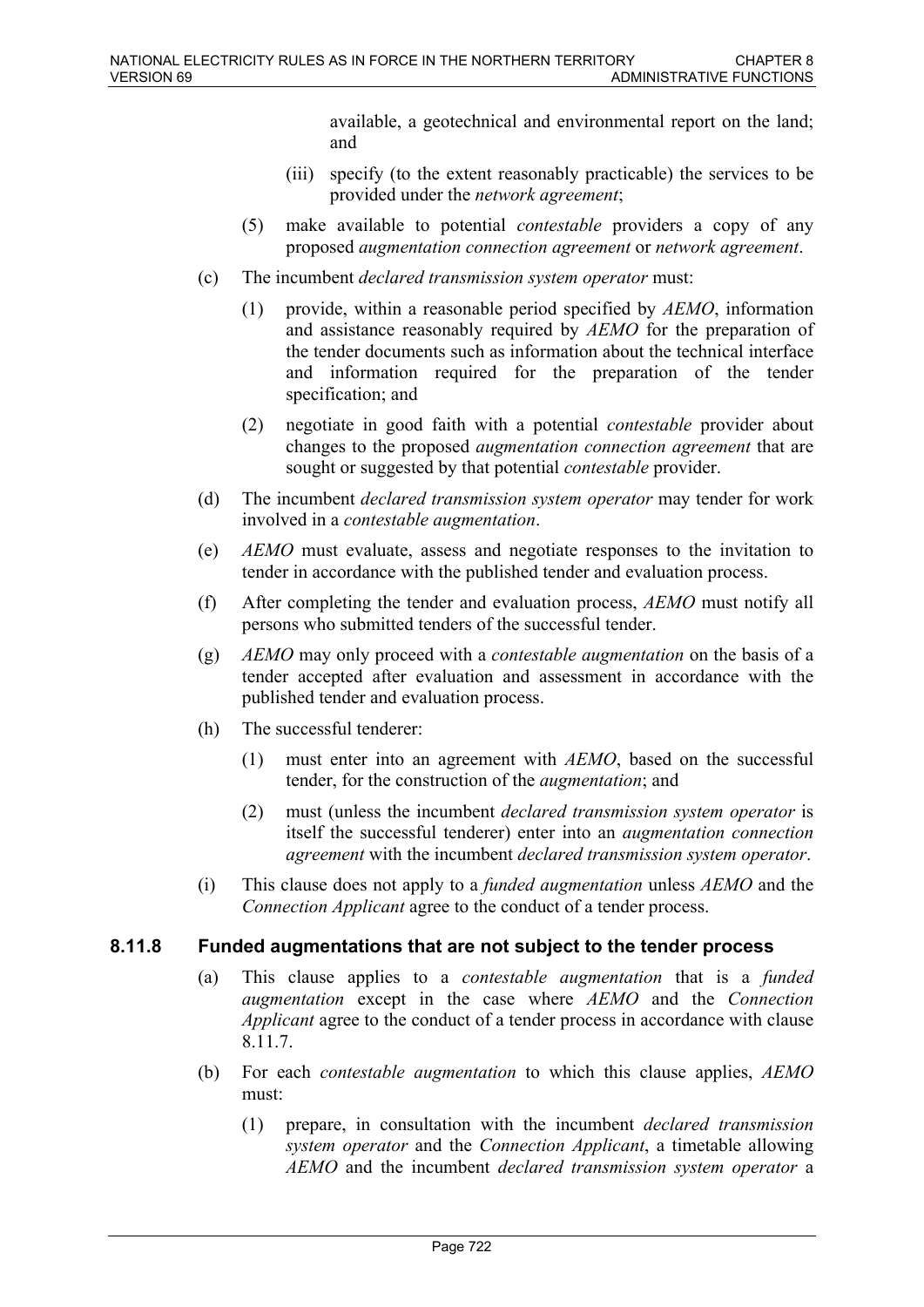reasonable time to comply with their respective obligations and allowing a reasonable construction period having regard to the nature and extent of the *augmentation*; and

- (2) prepare, in consultation with the incumbent *declared transmission system operator* and the *Connection Applicant*, a detailed specification setting out the scope of the work involved in the *augmentation*, including details of the technical interface required for the *augmentation*; and
- (3) make available to the incumbent *declared transmission system operator* and the *Connection Applicant* a copy of any proposed *augmentation connection agreement*.
- (c) The incumbent *declared transmission system operator* must:
	- (1) provide, within a reasonable period specified by *AEMO*, information and assistance reasonably required by *AEMO* for the preparation of an agreement for the construction of proposed *contestable augmentation*; and
	- (2) negotiate in good faith with the *Connection Applicant* about any changes to the proposed *augmentation connection agreement* that are sought or suggested by the *Connection Applicant*; and
	- (3) enter into an *augmentation connection agreement* with the *Connection Applicant*.
- (d) The *Connection Applicant* must enter into an agreement with *AEMO* for the construction of the *augmentation*.

# **8.11.9 Contractual requirements and principles**

- (a) A *network agreement* or an *augmentation connection agreement* related to a *contestable augmentation* should be consistent with the requirements and principles set out in Schedule 8.11 to this Chapter.
- (b) If a person submits a tender for a *contestable augmentation* proposing a *network agreement* or an *augmentation connection agreement* that is not consistent with the requirements and principles set out in Schedule 8.11 to this Chapter, the person must, in responding to the invitation to tender, include a statement drawing *AEMO's* attention to the inconsistency and explaining the reasons for it.
- (c) Despite the provisions of this clause and Schedule 8.11:
	- (1) *AEMO* and the other party or parties to a *network agreement* may agree terms and conditions of an amendment that differ from the requirements and principles set out in Schedule 8.11; and
	- (2) the parties to an *augmentation connection agreement* may, with *AEMO's* consent, agree terms and conditions that differ from the requirements and principles set out in Schedule 8.11.

# **8.11.10 Annual planning review**

*AEMO* must in its annual planning review indicate: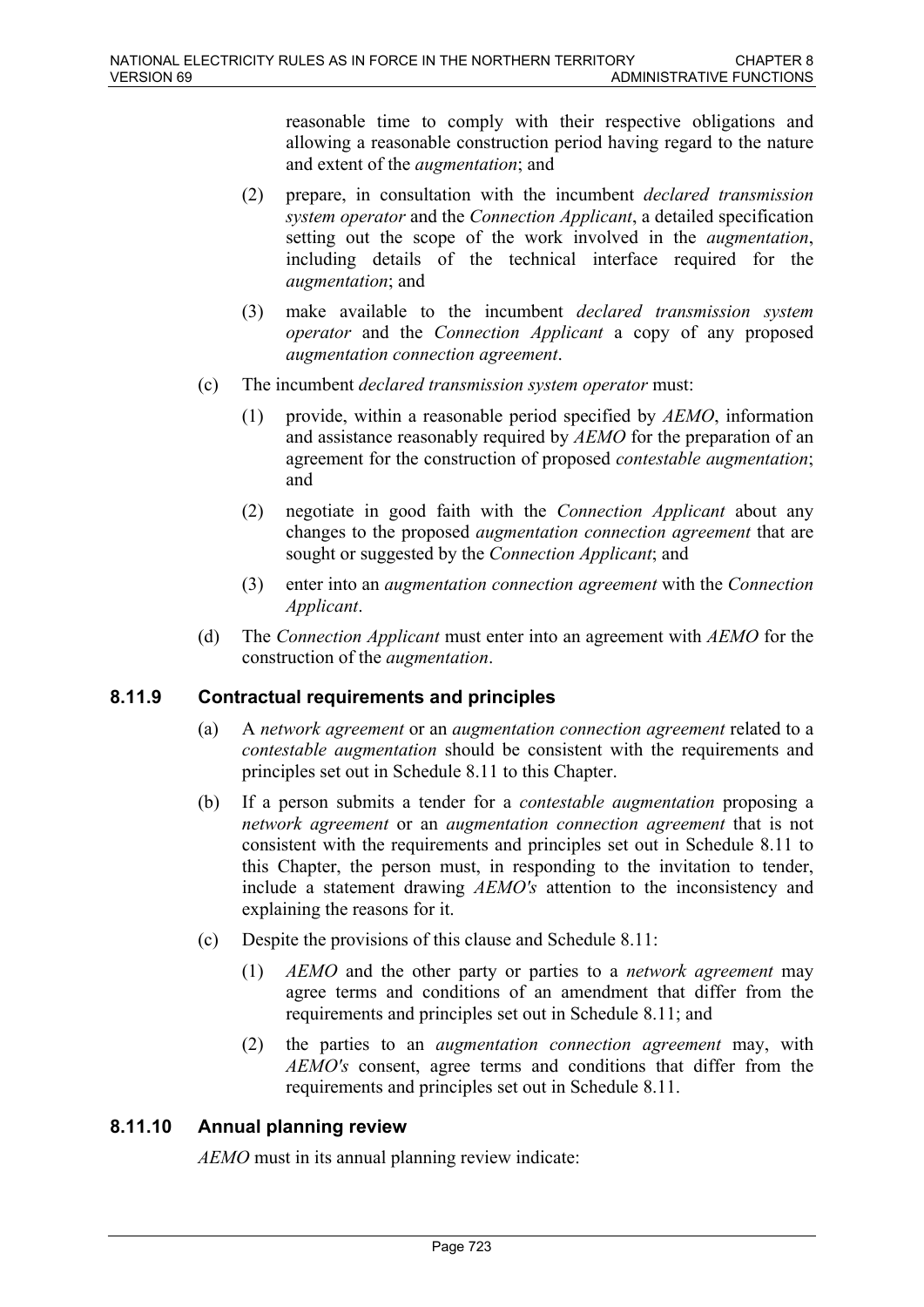- (a) which *augmentations* commenced in the previous year are *contestable augmentations*; and
- (b) which *augmentations* planned to commence in the present or future years are likely to be *contestable augmentations*.

# **Schedule 8.11 Principles to be reflected in agreements relating to contestable augmentations**

### **S8.11.1 Risk allocation**

(a) This clause sets out the risk allocation principles.

### (b) **Site/Construction Risk**

Site/construction risk is the risk that unanticipated difficulties or liabilities associated with the site or the construction work will adversely affect the *contestable* provider's ability to deliver network services at the price agreed with *AEMO*. This risk comprises (for example) the risk of contamination of the land and the risk that unforeseen difficulties (such as difficulties in sourcing necessary materials) will impede the construction of the *augmentation*.

Site/construction risk is allocated to the *contestable* provider.

### (c) **Statutory approval risk**

This is the risk that a necessary planning, environmental, building or other approval will be refused or granted on conditions adversely affecting the costs of constructing or operating the *contestable augmentation*.

This risk is allocated to the *contestable* provider.

### (d) **Native title risk**

This is the risk that actual or potential native title claims will adversely affect the cost of the *augmentation*.

This risk is allocated to the *contestable* provider.

### (e) **Output specification risk**

This is the risk that inadequacies in the output specification will cause or contribute to design inadequacies. This risk is allocated to *AEMO* to the extent the inadequacies in the output specification are attributable to *AEMO*. To the extent the inadequacies are attributable to incorrect information provided by the incumbent *declared transmission system operator*, the risk is allocated to the operator.

### (f) **Design, construction and commissioning risk**

This is the risk that an unanticipated increase in the costs of the *augmentation* will have a significant adverse impact on the viability or profitability of the *contestable augmentation*.

This risk is allocated to the *contestable* provider.

# (g) **Operating risk**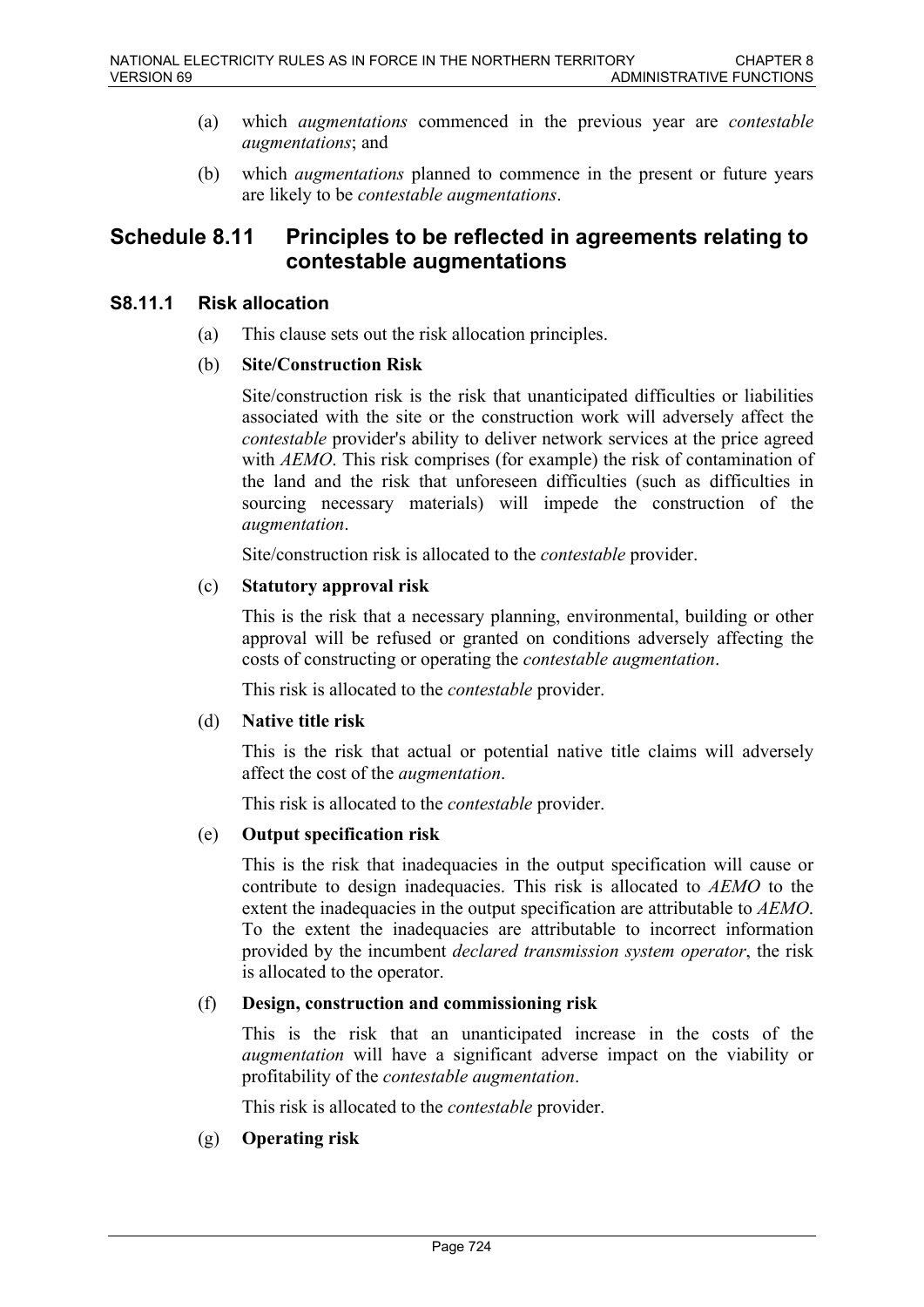This is the risk that the *contestable* provider will fail, for a reason other than force majeure or inadequate financial resources, to deliver the electricity network services purchased by *AEMO*. It includes (for example) the risk of systems failure.

This risk is allocated to the *contestable* provider.

### (h) **Network and interface risk**

This is the risk that the interface between the *augmentation* and the *declared transmission system* will not be constructed or operated in accordance with the tender specification or to a satisfactory standard with the result that the safety, reliability or security of the supply of electricity or the national electricity system (or both) will be adversely affected.

This risk is allocated to the party whose system affects the other in an adverse way. If, however, the adverse result is directly caused by the provision of incorrect information, the risk is allocated to the party that provided the incorrect information.

### (i) **Industrial relations risk**

This is the risk that industrial action will adversely affect the construction of the *augmentation* or the delivery of electricity network services by means of the *augmentation*.

This risk is allocated to the *contestable* provider. If, however, industrial action directed at the incumbent *declared transmission system operator* causes the adverse effect, the risk is allocated to the operator.

### **S8.11.2 Minimum requirements for agreements relating to contestable augmentation**

- (a) An *augmentation connection agreement* must specify:
	- (1) the technical and other details of *connection* (including the *connection point*); and
	- (2) the *performance standards* that apply to the *contestable* provider.
- (b) There should be no material difference between *performance standards* that apply to the *incumbentdeclared transmission system operator* and those that apply to the *contestable* provider.

# **S8.11.3 Matters to be dealt with in relevant agreements**

(a0) In this clause:

### **relevant agreement** means:

- (a) a *network agreement*; or
- (b) an *augmentation connection agreement*.
- (a) A relevant agreement should (in addition to the other requirements of the *National Electricity Law* and these *Rules*) contain provisions with respect to:
	- (1) the risks set out in clause S8.11.1; and
	- (2) force majeure events; and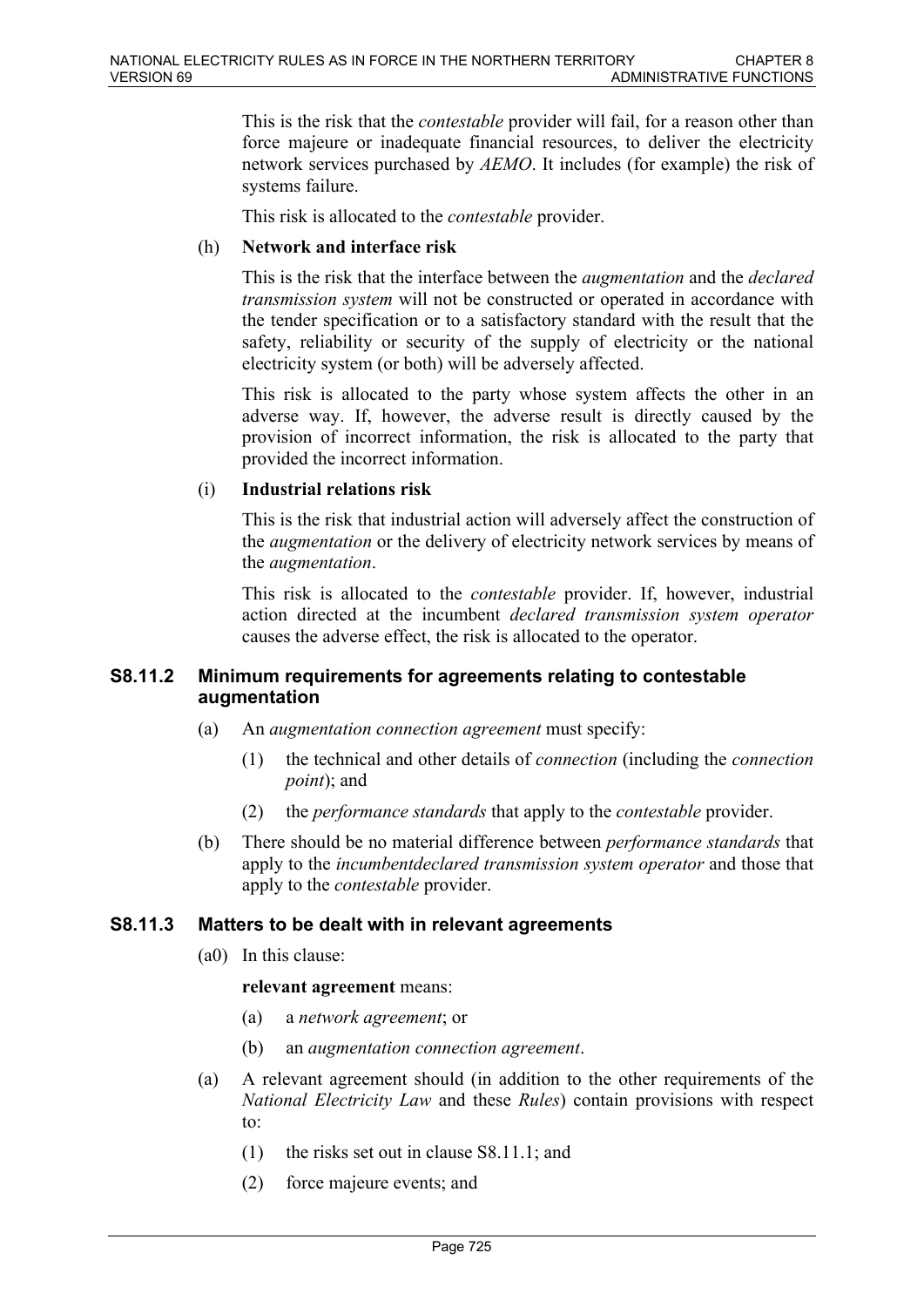- (3) project financing risks; and
- (4) liabilities and indemnities; and
- (5) any relevant *regulatory obligation or requirement*.

# **Part I Values of customer reliability**

# **8.12 Development of methodology and publication of values of customer reliability**

(a) For the purposes of this rule 8.12:

### **jurisdictional regulator** means:

- (1) the Independent Pricing and Regulatory Tribunal of New South Wales established by section 5(1) of the *Independent Pricing and Regulatory Tribunal Act 1992* of New South Wales;
- (2) the Essential Services Commission established by section 7(1) of the *Essential Services Commission Act 2001* of Victoria;
- (3) the Queensland Competition Authority established by section 7 of the *Queensland Competition Authority Act 1997* of Queensland;
- (4) the Essential Services Commission established by section 4(1) of the *Essential Services Commission Act 2002* of South Australia;
- (5) the Independent Competition and Regulatory Commission for the Australian Capital Territory established by section 5(1) of the *Independent Competition and Regulatory Commission Act 1997* of the Australian Capital Territory;
- (6) the Utilities Commission of the Northern Territory established by section 5(1) of the *Utilities Commission Act* of the Northern Territory;
- (7) the Regulator established by section 5 of the Electricity Supply Industry Act 1995 of Tasmania; and
- (8) any successors and assigns of a body referred to in paragraphs (1) to (6).

**VCR methodology** has the meaning given in clause 8.12(b).

**VCR objective** is that the VCR methodology and values of customer reliability should be fit for purpose for any current or potential uses of values of customer reliability that the *AER* considers to be relevant.

- (b) The *AER* must, in accordance with the *Rules consultation procedures*:
	- (1) develop a methodology to be used by the *AER* to calculate values of customer reliability (**VCR methodology**); and
	- (2) review and update the VCR methodology in accordance with paragraph (f).
- (c) Notwithstanding paragraph (b), the *AER* may make minor and administrative amendments to the VCR methodology without complying with the *Rules consultation procedures*.
- (d) The VCR methodology must: